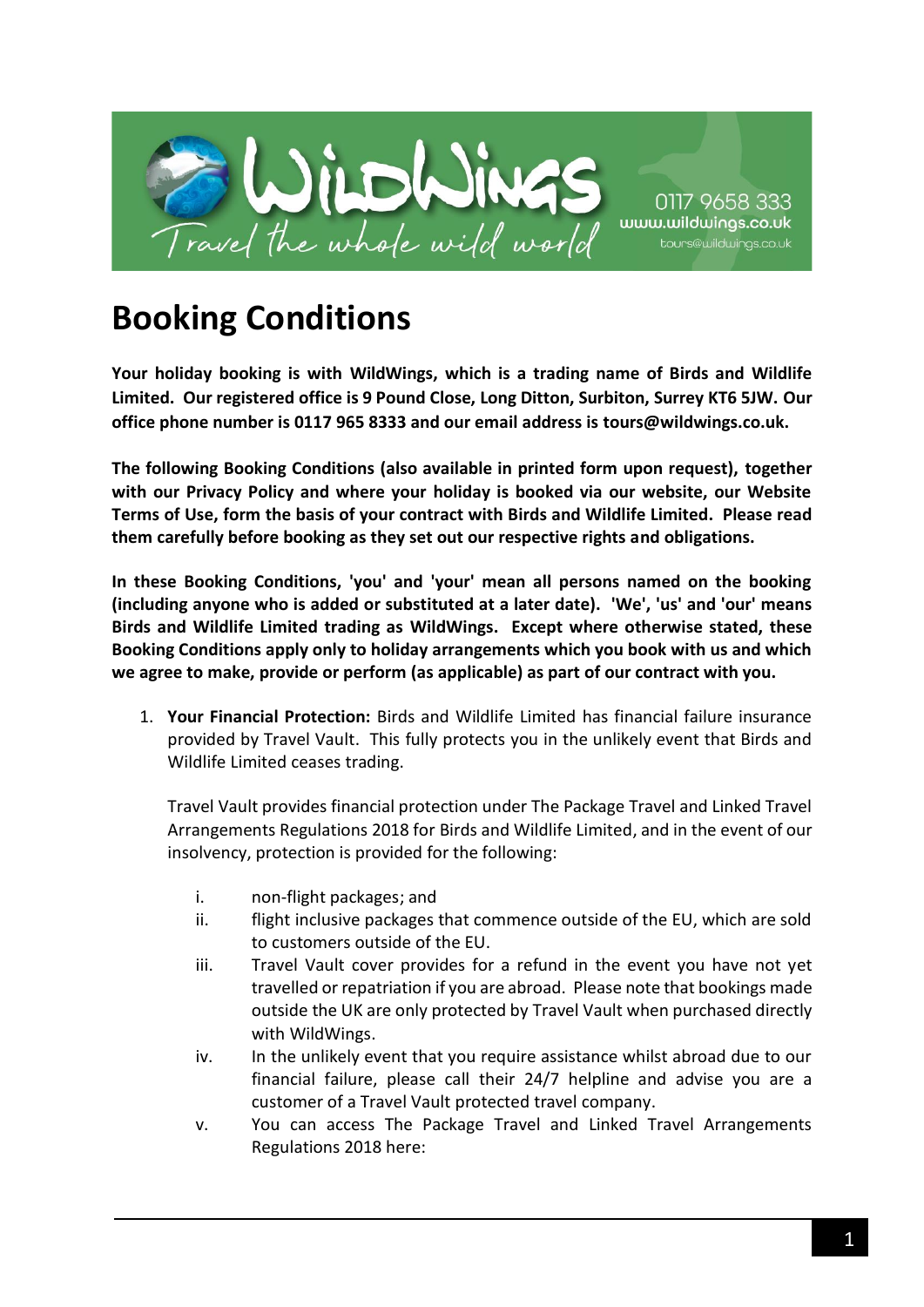## <https://www.legislation.gov.uk/uksi/2018/634/contents/made>

- 2. **Provisional Bookings:** We are happy to hold Provisional Reservations for up to seven days. After this, we do require a completed Booking Form and deposit to confirm your place on tour. Any unconfirmed space will be released.
- 3. **Making a Booking:** To make a booking with us, you must either complete and sign our booking form (at which point you have agreed to accept our booking conditions) or make a booking through our website. By making an online booking, you are also deemed to have accepted our booking conditions, as all bookings are only accepted by us subject to these booking conditions.

Once we have received your booking, be this via our booking form, website or other means, assuming there is availability on your chosen holiday, we will issue you with a confirmation invoice and a binding contract will only come into force between you and us at this point.

If you have made and booking and paid a deposit via our website, we are not entering into a binding contract until the confirmation invoice has been issued to you via personal email or letter and we reserve the right to return any deposits paid this way at our absolute discretion. The lead name is responsible for checking our confirmation invoice and notifying us within seven days if there are any problems with this, otherwise the value of the invoice is deemed to have been accepted and our cancellation conditions (see sections 11-14) will apply in their entirety.

The person making the booking (lead name) must be at least 18 years old and by signing the booking form, or completing the online booking process, confirms that he/she is authorised both to accept these terms and conditions and to make the booking on behalf of all persons named on the booking (including anyone who is added or substituted at a later date). This includes consent for us to use the personal data of not only the lead name but all other persons on the booking in accordance with our privacy policy.

The lead name also confirms that they are duly authorised by all persons included on the booking to disclose their personal details to us including information such as dietary requirements, health conditions, disabilities and any other information and that they take full responsibility for the accuracy and disclosure of this information. They further acknowledge and accept that we may need to disclose this information to our tour leaders, suppliers, agents and others where necessary for the operation of the holiday.

All telephone and email booking requests must be confirmed in writing with completion of a **Booking Form** (downloadable from our website) and **appropriate booking deposit**, which can be posted to us.

A reservation is made once a completed Booking Form, together with the appropriate Booking Deposit, has been received from you and confirmed in writing by us. We will issue you with a confirmation letter and confirmation invoice, which will include the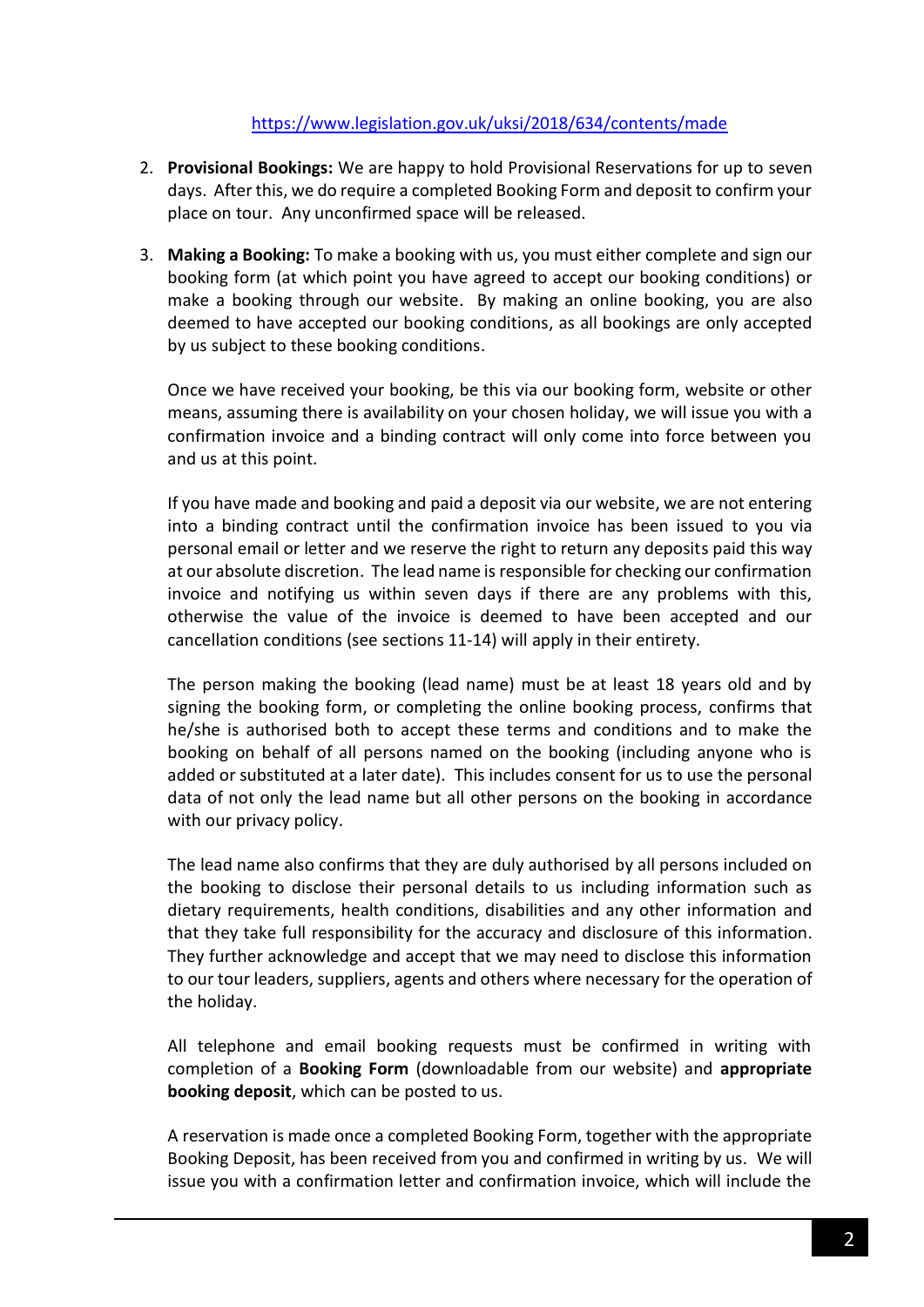details of your booking. On that date, a **contract** will come into force between us. Our written confirmation of your booking means that we agree to operate your holiday as stated on our website.

Please check the documentation carefully as soon as you receive it and notify us immediately if any of the details are incorrect.

Whether booking by telephone, email, letter or online, it is implied and accepted that the 'lead name' on the booking guarantees that he/she has the authority to accept, and does accept, on behalf of the party, the terms of these booking conditions.

We reserve the right to return your deposit and decline to issue a booking confirmation at our absolute discretion.

4. **Jurisdiction and applicable law**: The contract, which is deemed to have been made at our offices in Long Ditton (Surrey), is governed by English law and is subject to the exclusive jurisdiction of the English courts.

Disputes relating to your holiday which cannot be amicably settled may, if you wish, be referred to arbitration under a special scheme administered by the Chartered Institute of Arbitrators. The scheme, details of which can be supplied on request, provides for a simple and inexpensive method of arbitration based on documents alone with restricted liability for you to pay costs. This scheme does not apply to claims for an amount greater than £5,000 per person or £25,000 per booking form. Neither does it apply to claims which are solely or mainly in respect of physical injury or illness or the consequences of such injury or illness. The rules of the scheme provide that the application for arbitration must be made within nine months of the date of return from the holiday.

5. **Booking Deposit:** The amount of deposit per person is shown alongside every tour.

We accept **deposit payments by electronic bank transfer** (please ask for our bank details) or **cheque** (made payable to *Birds and Wildlife Limited* and drawn on a UK bank in GB Pounds Sterling).

For payment of **booking deposits** ONLY we will also accept payments by Visa and MasterCard credit cards and these can be made via our website.

6. **Final / Balance Payments:** Full payment of the **balance** is due 12 weeks prior to departure; (20 weeks in the case of certain specialist tours such as cruises). The date the balance falls due will be advised by us when we confirm your booking. We will send you an invoice before the balance is due.

If we do not receive the full balance for your holiday (and for everyone on the original booking application) by the due date as specified on the confirmation invoice then we will be entitled to treat your booking as having been cancelled by you and retain all monies paid. The cancellation clauses in section 13 of these booking conditions will,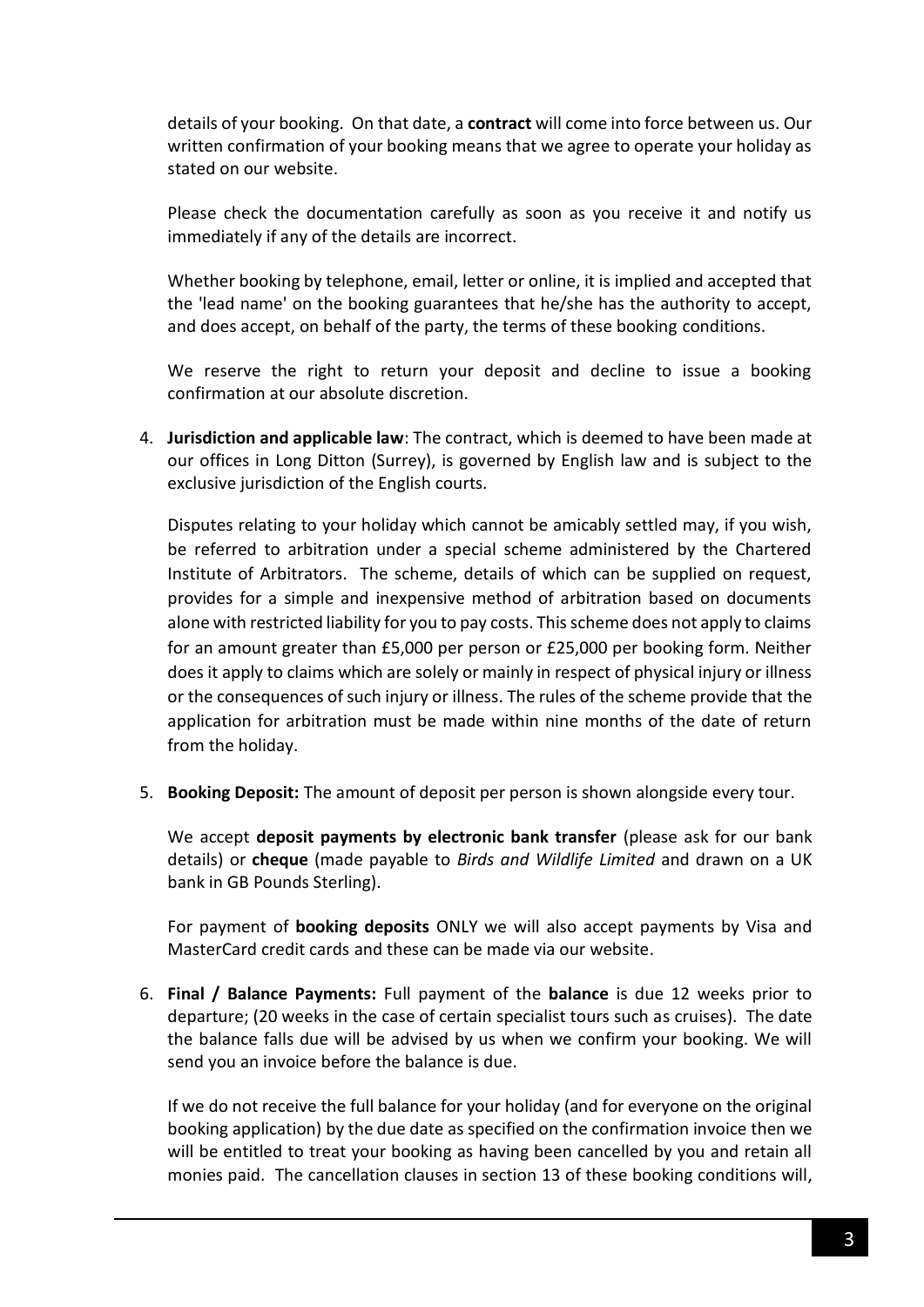however, still apply and at our absolute discretion we reserve the right to recover any amount that we are entitled to under these booking conditions.

We accept **balance payments** (and any additional payments such as extra accommodation etc) **by electronic bank transfer** or **cheque**.

*We do NOT accept credit cards or overseas debit cards for balance payments (nor for any additional or interim payments). For overseas customers (ie those living outside the UK) however, please see item 8 below.*

If the balance has not been paid by the due date, we will be entitled to treat your booking as cancelled and levy appropriate cancellation charges according to section 13 below.

- 7. **Late Bookings:** Bookings accepted less than 12 weeks prior to departure must be accompanied by full payment at the time of booking.
- 8. **Payments by Overseas Customers:** Payments by overseas customers must be in GB Pounds Sterling and may be made by electronic transfer to our bank (*please ask for our bank details*); or by cheque or bank draft drawn in GBP and made payable to *Birds and Wildlife Limited*.

**Please note:** if you are paying from an overseas bank account, we will charge an additional £50 for overseas bank charges incurred by us.

We do **not** accept cheques on US Banks in US Dollars, nor cheques in Euros or Eurocheques*.* We do **not** accept post-dated cheques.

**Card payments:** *We do NOT accept credit cards or overseas debit cards for balance payments (including any additional or interim payments) from customers living within the UK.*

*For customers living in the European Economic Area (the EEA is the EU countries plus Iceland, Liechtenstein and Norway), North America, Australia and all other areas outside of the UK we will accept payment by Visa and Mastercard credit cards but with a surcharge of 3% of the transaction amount to help offset card company charges.*

We do not retain any payment card details, which are destroyed once used so we will need these details again for subsequent payments.

9. **Flight arrangements:** Customers who choose not to use our recommended flight agent (whose details are listed in the information for each tour on our website) should **not** book any flights until Birds and Wildlife Limited has confirmed the holiday will operate (generally at the latest two months before departure) as all group tours are subject to a minimum number of bookings being achieved.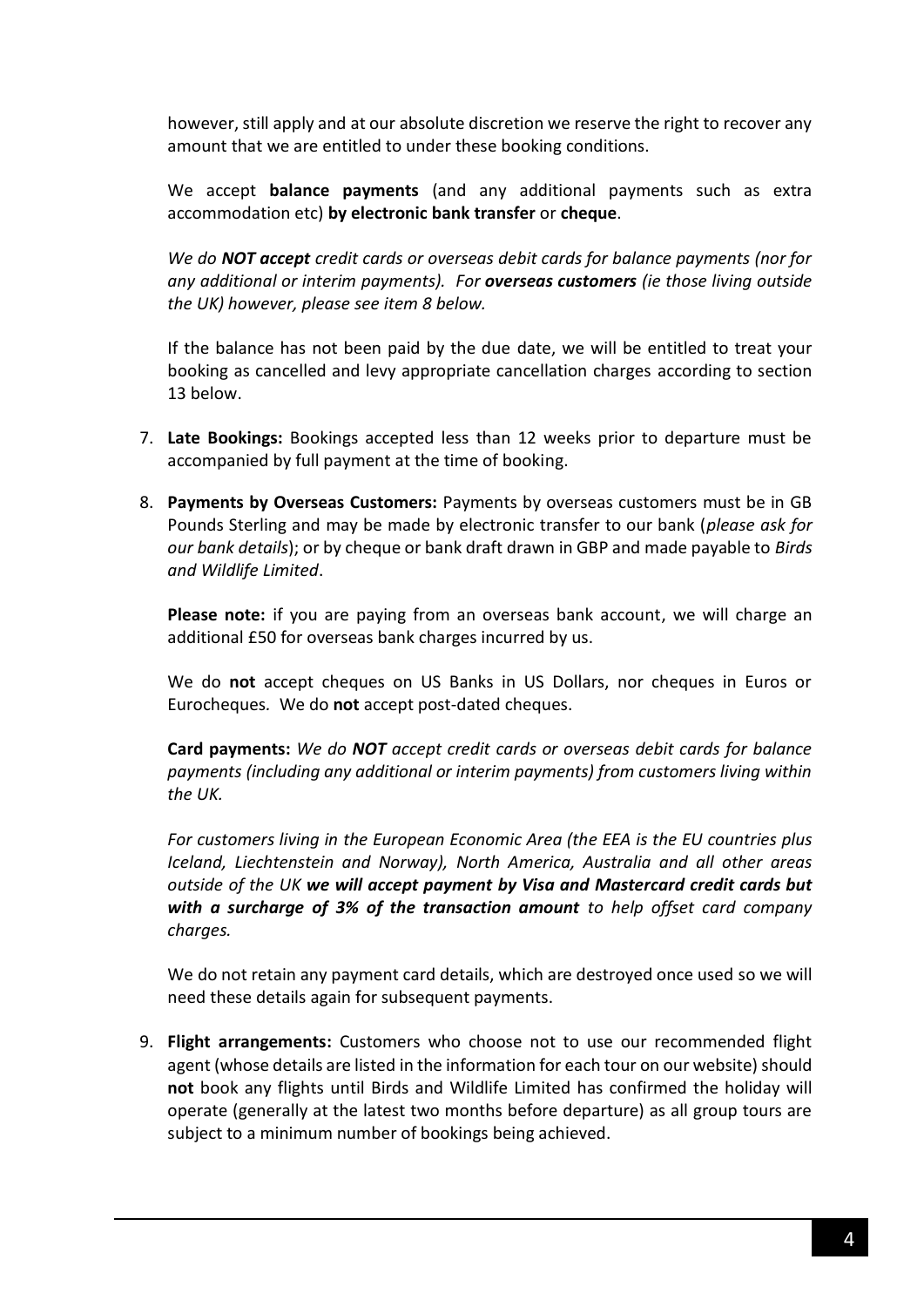If you do not travel on our recommended flights and book these through our recommended flight agent, you will be responsible for transport to/from the airport at the start/end of the tour and if you travel out on a different flight which arrives later than our recommended group flight (even if this is due to an unexpected delay in that flight), we cannot guarantee to wait for you and you will be responsible for all costs associated with meeting up with the group.

Please note we will not be held responsible for any cancellation charges you may incur over flights occasioned by Birds and Wildlife Limited cancelling your holiday for whatever reason.

10. **Cancellation by you before departure:** You may cancel your booking at any stage. Cancellation must be advised in writing by the 'lead name' (wherever possible) and takes effect on the day such notice is received by us. Booking deposits are nonrefundable and you will be liable as a minimum to pay the charges detailed below up to the point of cancellation, in addition to any non-refundable items. *\*1*

In the event of cancellation, the cancellation charges payable to Birds and Wildlife Limited are calculated as follows:

85 or more days before departure: Loss of deposit 84-43 days before departure: 50% of total invoice cost 42-29 days before departure: 75% of total invoice cost 28 days or less before departure: 100% of total invoice cost

*\*1 Please note that any non-refundable holiday costs (such as additional tour or interim flight deposit payments, flight and/or hotel upgrades, tour extensions, additional overnight accommodation, private transfers, amendment charges etc.) we have been charged for at time of booking will be charged at 100%, and the charges as shown above will then apply to the remainder of the holiday cost.*

For some trips, we are required to pay certain costs up front and in full on a nonrefundable basis. Should you cancel the trip for any reason and our irrecoverable costs exceed the above cancellation charges, you agree to pay these additional costs even if they exceed the cancellation charges outlined above.

To protect yourself against cancellation you should ensure that you purchase good comprehensive **insurance** (*see section 32 below*) as early as possible. If the reason for cancellation falls within the terms of your insurance, the above charges will normally be refunded to you by the insurance company less premium cost and any excess applicable.

**Cancellation due to 'Unavoidable and Extraordinary Circumstances':** We will abide by travel advice provided by the UK Foreign, Commonwealth and Development Office (FCDO). You have the right to cancel your confirmed holiday before departure without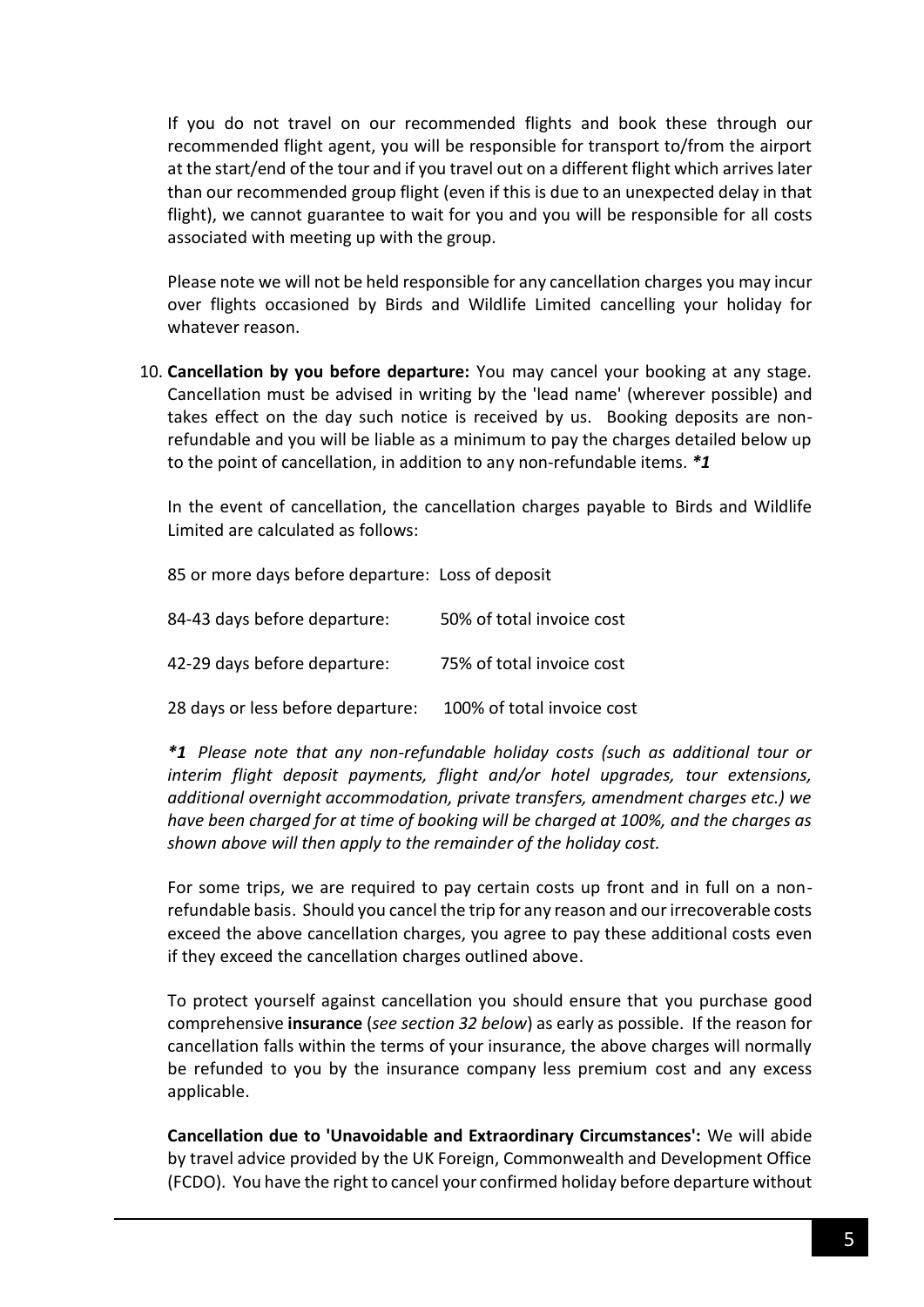paying cancellation charges in the event of 'unavoidable and extraordinary circumstances' occurring at your holiday destination or its immediate vicinity and significantly affecting the performance of the holiday or significantly affecting the transport arrangements to the destination.

In such circumstances, we will arrange for your booking to be cancelled and for you to receive a full refund but we will not be liable to pay you any additional compensation. Please note that your right to cancel in these circumstances will only apply where the Foreign, Commonwealth and Development Office advises against travel to your destination or its immediate vicinity. For the purposes of this clause, 'unavoidable and extraordinary circumstances' means warfare, acts of terrorism, significant risks to human health such as the outbreak of serious disease at the travel destination or natural disasters such as floods, earthquakes or weather conditions, which make it impossible to travel safely to the travel destination.

Please note that there is no automatic statutory right of cancellation under the Consumer Contracts (Information, Cancellation and Additional Charges) Regulations 2013 (Directive 2011/83/EU).

**Cutting your holiday short:** If you decide to leave a tour early, or follow a separate itinerary for your own reasons, then we are unable to offer you any refund or cover any costs and you will have to bear any extra costs involved yourself. Depending upon the circumstances, your travel insurance may offer cover for such curtailment, so we suggest that you check the conditions and requirements of your policy.

11. **Transfer of Booking:** If you are unavoidably prevented from proceeding with your holiday, you must notify us as soon as possible. You may transfer your existing booking to another person suggested by you up to 30 days prior to departure providing the transferee meets any conditions which may apply to the booking and confirms in writing that they will agree to our booking conditions. Both you and the transferee will, however, be jointly and severally liable for paying all outstanding amounts.

We may also make a charge of up to £250 per person for administrative costs, plus all additional charges imposed by our suppliers arising from the transfer, including any changed occupancy or other costs following a cancellation (*see item 10, Cancellation by you*).

Additional fees may be charged depending on the cost and work caused to us by the requested change.

**Please note:** Certain arrangements (eg berths on ships and any flights included in your booking) may not be amended or transferred after they have been confirmed and any alteration could incur a cancellation charge of up to 100% of that part of the arrangements plus the cost of a new ticket for any variation that is made.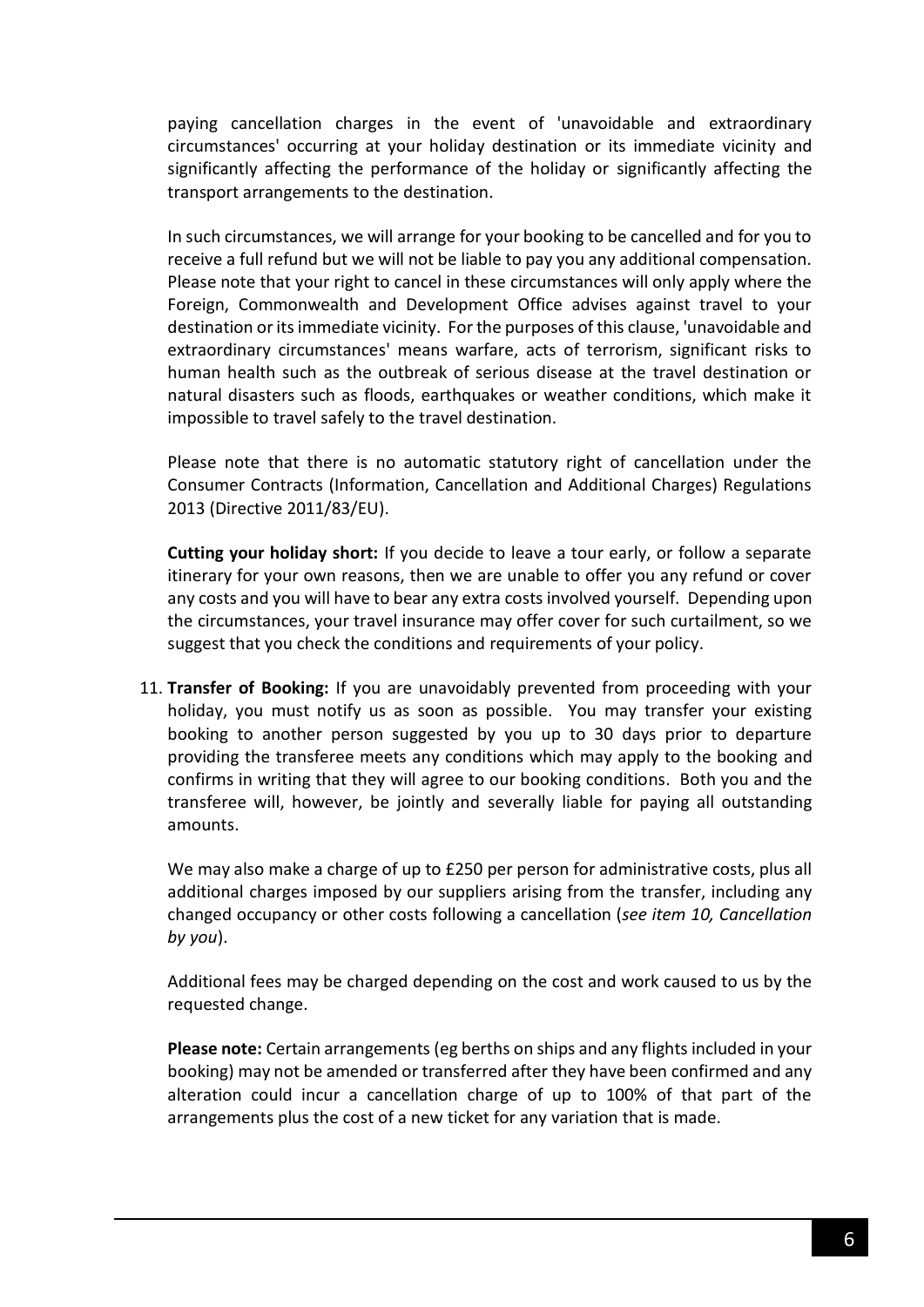12. **Transferring between tours:** If you wish to transfer from one tour to another, a charge of up to £200 per person will be made to cover office administration and reissue of confirmation documents and certification, plus any additional non-refundable costs we may incur.

We are happy to accept transfers providing this does not take place within three months prior to departure of your original tour, or this does not force us to cancel the tour you are already booked on and provided we do not suffer costs incurred from our suppliers relating to your cancelled tour. In such cases, transfers will usually be treated as a cancellation and rebooking, and the relevant cancellation charges will apply.

13. **Changes and cancellation by us:** We start planning the holidays we offer many months (and often years) in advance. Occasionally, we have to make changes to or correct errors in our website, brochure, Tour Info Packs and other details both before and after bookings have been confirmed and cancel confirmed bookings, events or activities.

Holidays to remote and in some cases underdeveloped parts of the world carry the risk that parts of the holiday may be subject to alterations beyond our control, sometimes at short notice. Whilst we always endeavour to avoid changes and cancellations, we must reserve the right to do so.

We also reserve the right to change and correct any errors in advertised prices at any time including in the price of confirmed holidays.

14. **Changes:** If we are obliged to change your itinerary, travel or holiday arrangements and/or leaders before departure, any change will be either *significant* or *insignificant*.

Where a change is *insignificant,* we will (if practicable) advise you before departure but we are not obliged to do so or to pay you any compensation. Examples of insignificant changes include alteration of our recommended outbound/inbound flight times by less than 12 hours, changes to supplementary arrangements such as a site visit, and changes of accommodation to another of the same or higher standard.

Where a *significant* change (*see below*) is necessary, or we have to cancel your holiday for any reason before departure, we will advise you as soon as reasonably possible. You will have the choice of: (a) accepting the new holiday arrangements; (b) accepting the offer of an alternative holiday from us, of a comparable or higher standard to that originally booked if available, at no extra cost (we will refund any price difference if the alternative is of a lower value); or (c) cancelling your booking in return for a full refund of all monies paid to us.

You must notify us of your choice within 7 days of our offer. If we do not hear from you within 7 days, we will contact you again to request notification of your choice. If you fail to respond again, we will assume that you have chosen to accept the change or alternative booking arrangements.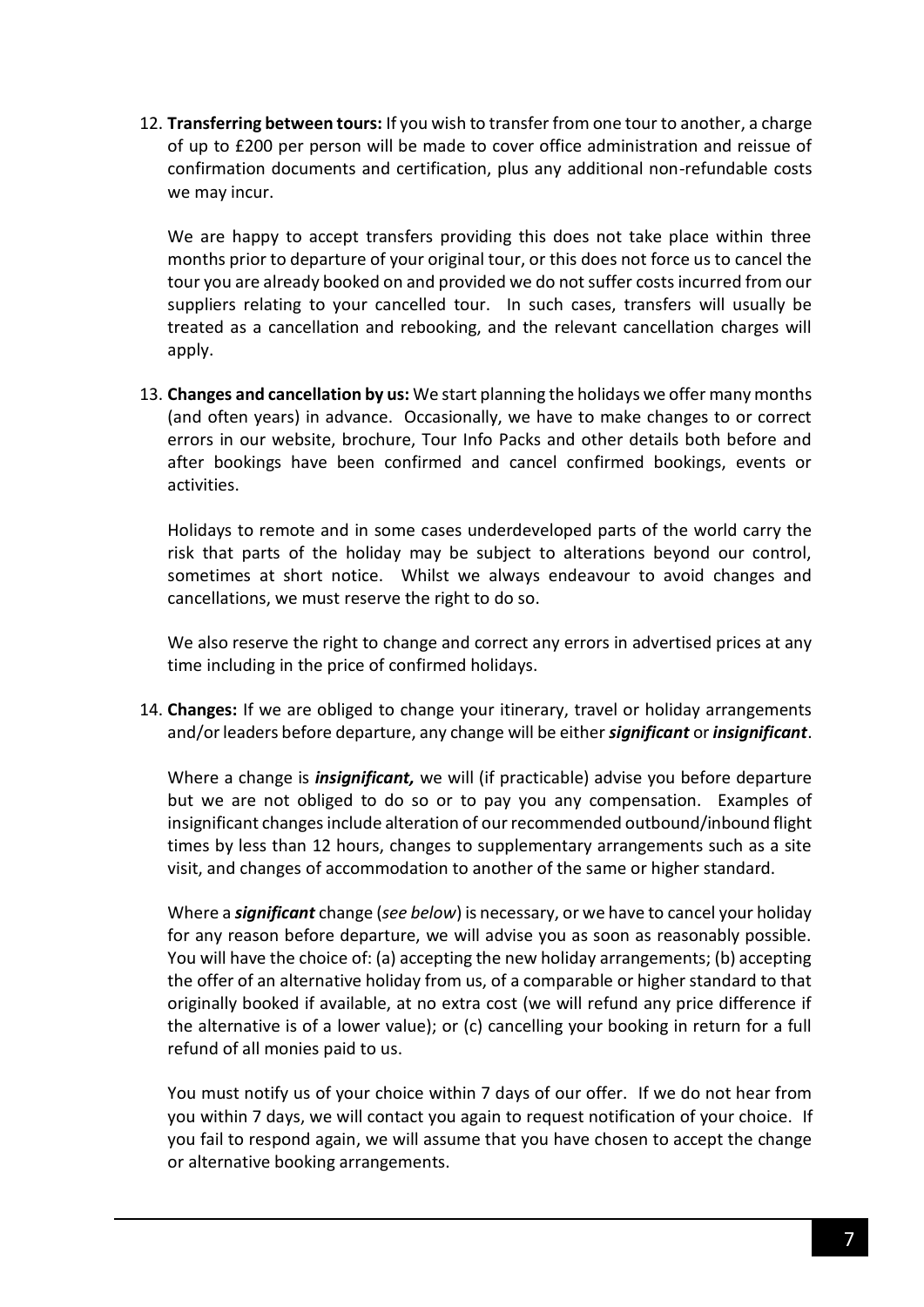In addition, if you choose to accept a refund where a significant change or cancellation is notified to you, we will pay compensation as detailed below, as a minimum:

Period before scheduled departure date within which a SIGNIFICANT change or cancellation is notified to you, and compensation per person:

| More than 56 days | Nil |
|-------------------|-----|
| 56-29 days        | £15 |
| 28-15 days        | £20 |
| 14 days or under  | £30 |

Please note that a change of leader does not constitute a significant change. A *significant* change to your holiday is one which involves a significant change of accommodation or itinerary; a change of flight time by more than 12 hours (but not a flight delay as this is covered by travel insurance).

No compensation is payable in respect of changes which are *insignificant* or where cancellation or change is as a result of:

- i. unavoidable and extraordinary circumstances (see section 10 above), which means a situation beyond our control, the consequences of which could not have been avoided even if all reasonable measures had been taken - examples include *Force Majeure* (war and acts of terrorism or threat thereof, riot, civil strife, epidemic, natural or nuclear disaster such as fire, flood, earthquake, chemical or biological disaster, adverse weather conditions), non-availability of fuel; the act of any government or other national or local authority, or industrial dispute which unavoidably prevents a carrier, hotelier or other supplier from performing their contract;
- ii. where we make a significant change or cancel your arrangements more than 70 days before departure;
- iii. where we make a significant change and you accept those changed arrangements;
- iv. where we have to cancel your arrangements as a result of your failure to make full payment by the due date;
- v. where the tour is cancelled because the minimum number of persons required to operate your holiday has not been reached; or
- vi. where the change or cancellation by us arises out of alterations to the confirmed booking requested by you.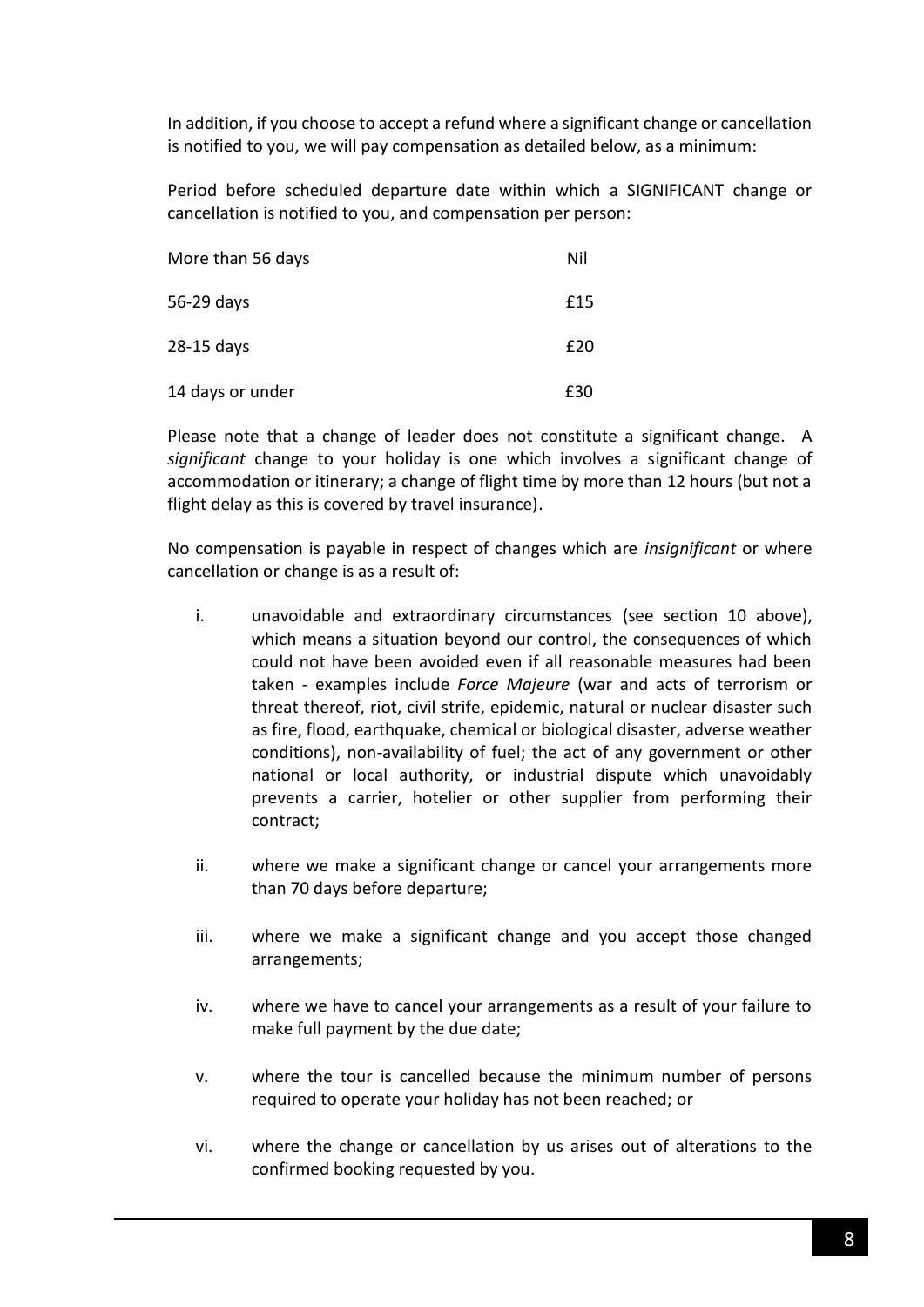- 15. **Group size, Underbooking and Cancellation:** The operation of all tours is subject to minimum numbers being achieved at least 70 days (10 weeks) prior to departure. Our minimum number of participants for most tours is usually five but we have run tours with fewer than this, and certain tours (eg cruises) may require a minimum of 10 or more participants. We are happy to give you an indication of the current number of passengers booked on a trip, but this should not be taken as any guarantee as to whether or not the tour will go ahead as booking numbers can fluctuate. Please note that we cannot accept cancellations without forfeit simply on the grounds that the tour is running with fewer participants than anticipated. In such circumstances, our standard cancellation terms will apply.
- 16. If a tour is underbooked at 70 days (10 weeks), we are entitled to cancel it. With your agreement, we may defer cancellation to allow time for further bookings but will inform you if the tour is not running no later than 6 weeks prior to departure. Please note that in such cases we are unable to accept responsibility for any costs you may have incurred, including costs of other travel arrangements made in association with the cancelled holiday, unless these were booked through Birds and Wildlife Limited. Save for the compensation payments set out above we will be under no further liability to you.
- 17. **Pricing and Surcharges:** Prices shown on our website or other literature are calculated on rates of exchange linked to those available to us, either based on rates of exchange previously secured or our view of currency exchange rates applicable at the time payments are due.

The prices shown on our website supersede all previously advertised prices (*see also Provisional Prices, below*). We make every effort to ensure the prices shown are correct.

The prices quoted are based on known costs and exchange rates: US Dollar 1.28 Euro 1.15. These prices may, however, be subject to surcharges as a result of increases of costs caused by government action, changes in currency exchange rates, over-flying charges, airport charges and increases in scheduled air fares.

In the event of an increase in the cost of the holiday, Birds and Wildlife Limited will absorb an amount equivalent to 2% of the holiday price. If the amount of the surcharge exceeds 10% of the holiday price, you may elect to cancel the holiday and receive a full refund of all monies paid.

You must exercise this right to cancel for this reason within 14 days from receiving written notification of the surcharge from us, otherwise the surcharge will be deemed to have been accepted by you. You shall be notified in writing of any surcharge payable 30 days before departure.

You also agree to pay any airline and or ship (fuel) surcharges which we may be applicable at any time.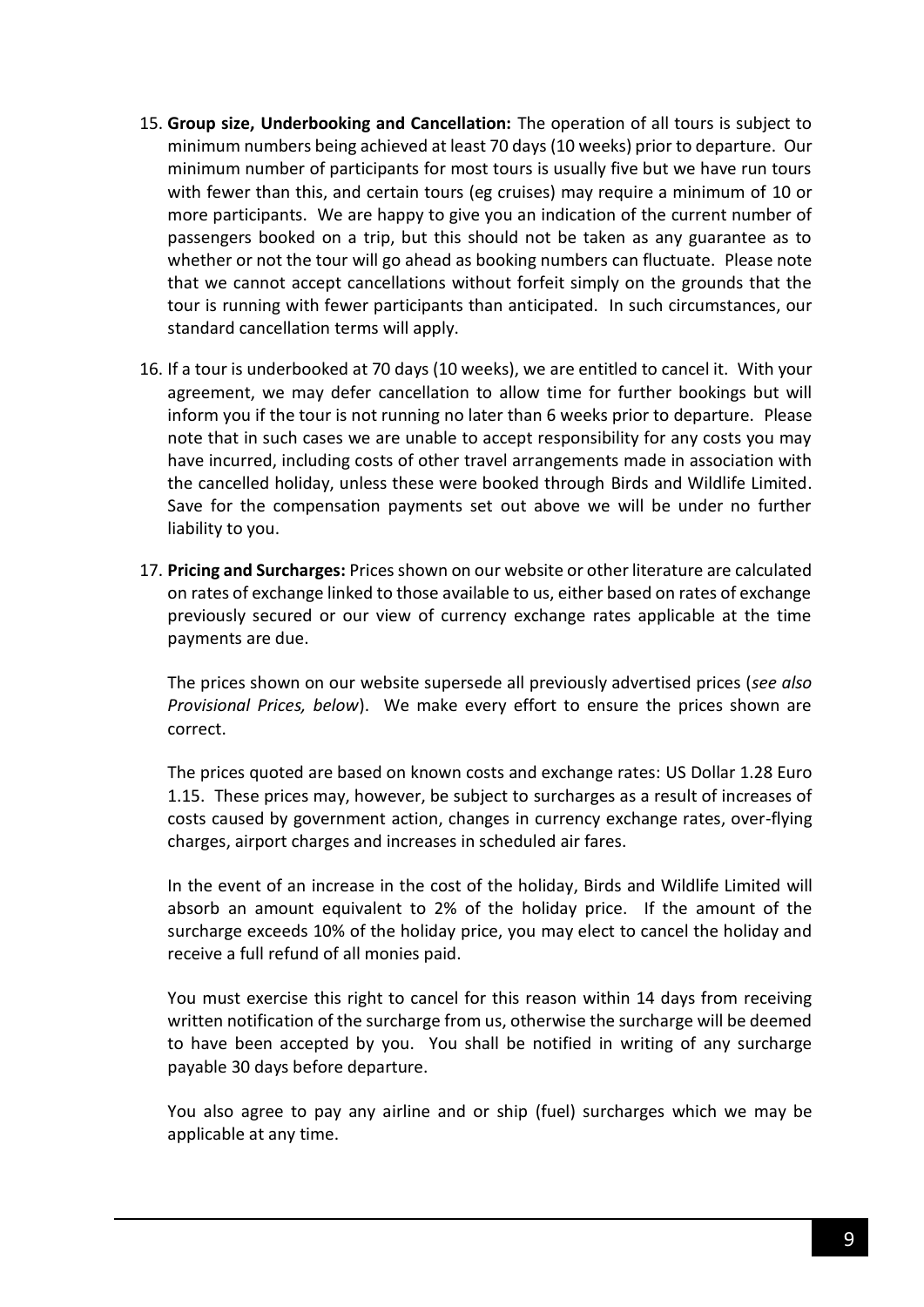Where costs are not yet available to us, the prices shown on our website and in our other marketing literature will be clearly marked as a **Provisional Price** and we make no guarantee that this will be what the advertised cost of the holiday will be when we confirm the cost.

Where you pay a deposit for a trip which has a provisional price, you agree to go ahead when we notify you of the confirmed price assuming there is an increase of less than 5% in the cost, otherwise our standard cancellation conditions will apply.

If the increase is more than 5% then you have the right to a full refund of any deposit paid less any irrecoverable credit card and other costs we may have incurred.

Alternatively, when our provisional prices are confirmed, you may transfer your booking to an alternative Limosa or WildWings holiday subject to availability and our agreement.

18. **Price changes:** We do all we can to avoid increases in tour cost but we reserve the right to change any of the prices, services or other particulars contained in our website, Tour Info Packs and other literature at any time *before* we enter into contract with you.

If there is any increase in price or any significant change before we enter into such contract, we will notify you so you can decide whether or not to proceed.

**If you have already booked** and the price change is downward, the price you pay will be the new lower price.

Prices shown on our current website supersede all previously advertised prices. All information is given in good faith and believed to be correct at the time. Whilst every effort is made to ensure accuracy, occasional errors do occur and you must, therefore, check your holiday details carefully.

19. **Fitness to Travel (medical conditions, reduced mobility and disabilities):** You must be fit and well to participate on our tours. Under no circumstances should you travel if your doctor has or would advise against it. We will do our best to cater for any special requirements you may have but we rely on your own assessment of your own ability to take part.

Should you or any member of your party have any medical condition, reduced mobility or disability which may affect your holiday, **please tell us before confirming your booking interest** so we can advise you as to the suitability of your chosen tour.

You must provide us with full details on your Booking Form, including any specific requirements that person has. We may require you to produce a doctor's certificate certifying that you are fit to participate. If you know that you need help, you should bring a helper with you, whose participation is subject to availability of space on the tour and the full tour price.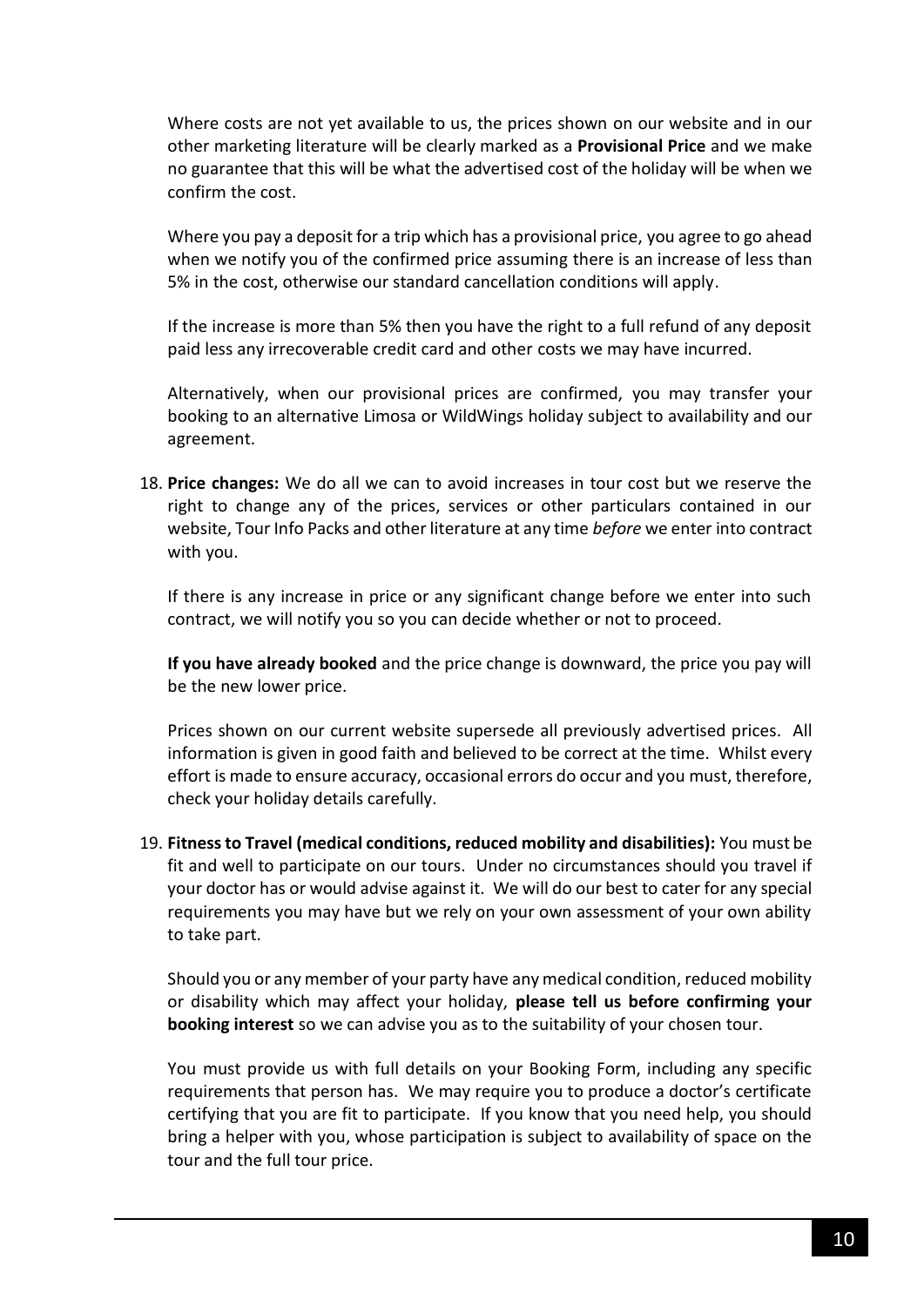Birds and Wildlife Limited reserves the right to decline any booking where we feel unable to accommodate the needs of a participant or the nature of the tour may be unsuitable for that participant.

We reserve the right to refuse to take participants who have not provided all relevant details of any medical condition, disability, infirmity or other factors which affect your ability to fully participate in the holiday at the time of booking (or as soon as any such condition etc. develops, if later) and to cancel any holiday and impose cancellation charges in such circumstances.

If in the opinion of the tour leader (after he/she has discussed this with you and the Birds and Wildlife Limited office), any participant has not declared any medical condition, disability, infirmity or other factors which affects your ability to fully participate in the holiday, we reserve the right to ask you to leave the tour and return home, entirely at your own expense. We will discuss this with you but we reserve this right at our absolute discretion.

It is important to note that our tours often involve travel to remote destinations where the general levels of comfort and services are lower than would be found in the UK. It is essential that you understand the nature of the trips we offer and that you are able to participate in all the activities included in your chosen itinerary. If you have any doubts as to your own physical limitations, then this is probably not the holiday experience for you.

20. **Special Requests** If you have any special requests (eg dietary requests, room type or location), these must be advised to us in writing at the time of booking.

In some destinations, basic well-known dietary requirements (such as vegetarian, vegan, gluten-free etc) are often misunderstood and seldom catered for adequately, despite the best intentions and assurances from hoteliers, restaurateurs and other suppliers. We cannot accept detailed lists of specific dietary or food preparation requests and are unable to accept any other requests (*eg* personal preferences) that are not for medical or religious reasons.

We will advise all relevant suppliers of your requirements but cannot guarantee that such requests will be met. Furthermore, Birds and Wildlife Limited has no liability to you if such requests are not met. We regret we cannot accept any conditional bookings, *ie* any booking which is specified to be conditional on the fulfilment of a particular request. **Please note:** It is your responsibility to double-check and reconfirm any allergy or dietary requirements directly with the various holiday suppliers.

21. **Extra Arrangements:** Please note that Birds and Wildlife Limited is a specialist tour operator and are not a travel agent and we do not offer a tailormade service.

We may also be able to quote for additional accommodation at the start or end of a tour. We charge a **fee of £75 per person** for booking additional accommodation requests to help offset the additional administrative costs and charges.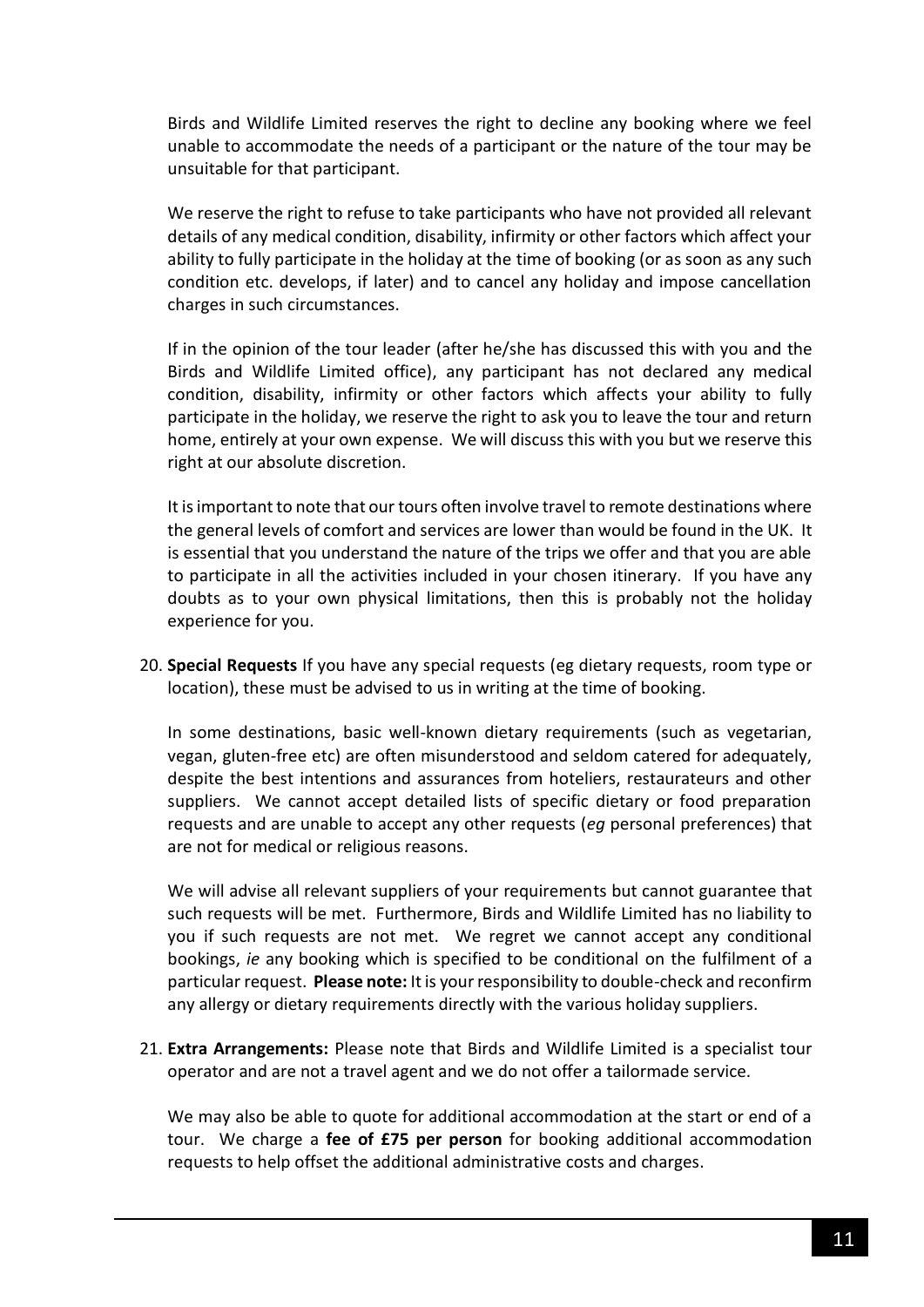22. **Accommodation:** The tour prices in our website, Tour Info Packs and other literature are the cost per person based on two people sharing a room. Where single occupancy is requested, a single room supplement usually applies (*see following*).

Hotels used in most larger towns are at least good medium grade tourist class, hotels in remote places are generally the best available. We try to choose those accommodations which offer the best combination of convenience of location, atmosphere and facilities. Please be aware that some hotels may not have lifts but only stairs.

We do our utmost to secure the accommodation specified within our tour itineraries, however, we do not control the day to day management of accommodation and in exceptional cases it is possible that we may be advised that the reserved accommodation is not available or has been overbooked.

We reserve the right to change accommodation from that specified within our literature, for whatever reason. Whenever possible, changes will be to accommodation of equivalent or higher standard within the same general locale. Where this is not possible, we may occasionally have to settle for accommodation of a lower standard, in which event we will refund the difference of the holiday price between the accommodation booked and that available.

**Single rooms:** in most cases there is an additional cost to pay in respect of single travellers wishing to occupy a room to themselves. This is the **single room supplement** as indicated in our Tour Info Packs and on our website. The reason for this supplement is that our contract with the owners is based on a price per room while our holidays are sold per person, therefore, the per person price for a single traveller includes the entire room cost.

A single room does not guarantee the provision of a double or twin room, and in some instances single rooms may be smaller and sometimes less well appointed. We have no say in the allocation of rooms and do not know which room you will be given as hotels will usually decide this shortly before you arrive and without reference to us.

Single rooms cannot always be guaranteed and bookings are only accepted on the understanding that you will consent to share a room in the event of unexpected lack of single rooms at any location (a pro rata refund of the single room supplement will be made to you after the tour unless it is specifically stated in our tour information that singles are unavailable in which case your booking is only accepted on the understanding that you agree to share at these locations).

23. **Itineraries, Leaders, Weather and other factors:** The birds, wildlife and itineraries within our website, Tour Info Packs and other literature outline our planned programme but are intended only as a guide. You should see a reasonable proportion of the birds and other wildlife mentioned if you have good eyesight and participate fully in the tour but we make no guarantees and all the species listed in any of our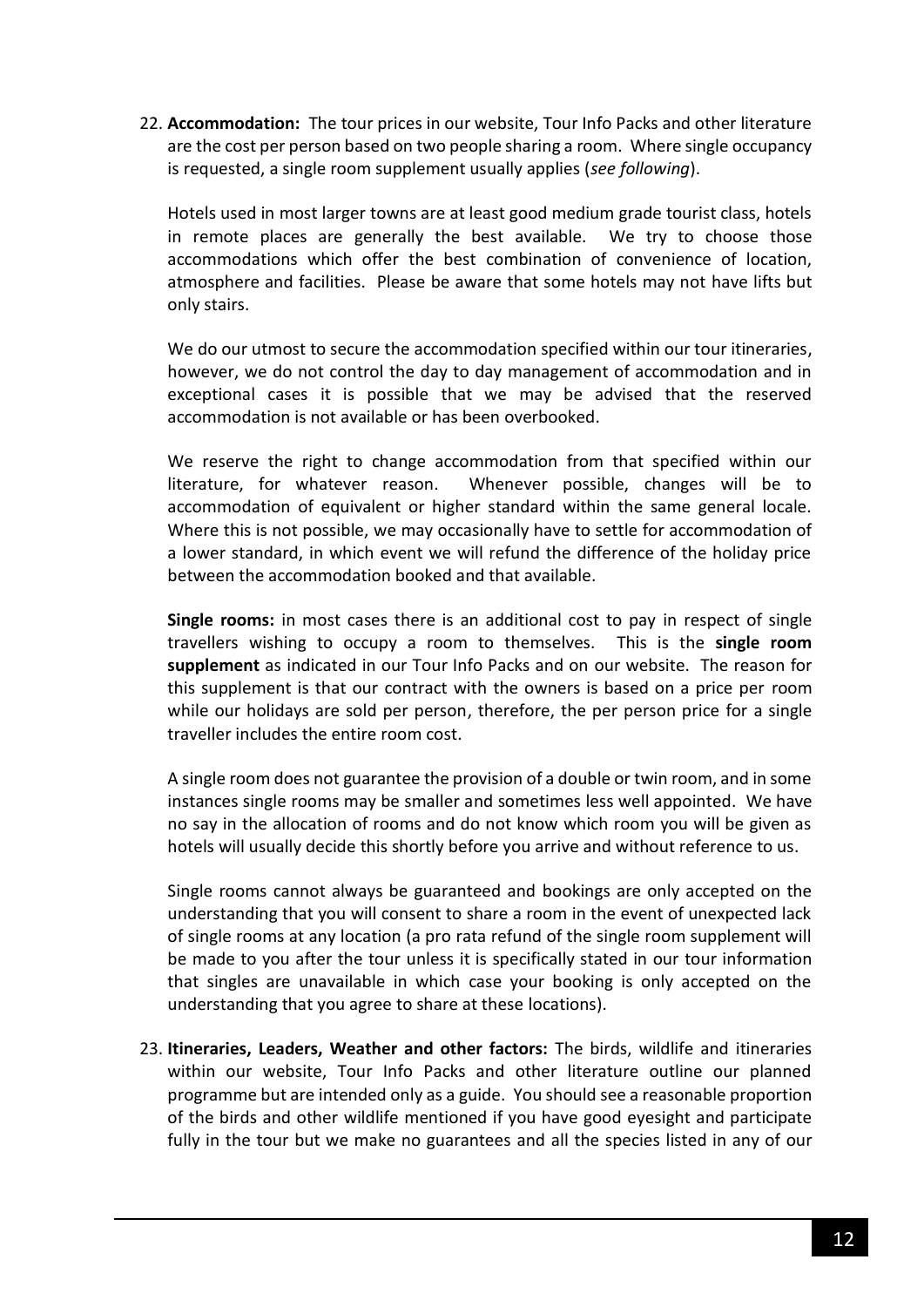literature should be regarded as what we will look for, rather than what we can be assured of seeing.

Please note that our **Tour Itineraries** do not constitute contracts and we reserve the right to change them at any time for emergency, logistical or other reasons so long as these alterations are in keeping with the nature of the tour. The final decision for any change rests with our office, agents and/or our tour guide(s) locally who are often best placed to assess the situation 'on the ground'.

Our trips are not normal 'package holidays' and whilst we aim to follow the proposed itinerary, we make no guarantees this will be followed exactly and reserve the right to make changes to any aspect (including accommodation, route we follow, the wildlife we look for) without informing you in advance, although we will endeavour to do so. As a result, we will not be held liable for any alterations or amendments.

**Leaders:** We strive rigorously to ensure that all guides accompany their stated tours but in assigning leaders up to three yearsin advance, we reserve the right to substitute any named guide or other escort with an alternative qualified person. Note that this will not be deemed as a significant change to your arrangements and does not constitute grounds for compensation or cancellation without forfeit. Our standard cancellation terms will apply if you choose not to travel for this reason (see section 10 above).

**Weather:** If it is not possible to operate certain excursions for due to the weather, we will endeavour to offer alternatives if this is possible. Such circumstances are, of course, totally beyond our control and do not constitute a significant change to the itinerary.

**Public Holidays etc**: In addition to public holidays, many countries host other national or international events or there may be local festivals, which may impact on local/tourist services or travel arrangements, including the reduction or closure of facilities, road closures etc. during your visit. We have no control over these events, and as dates and details of arrangements are often changeable year on year, it is not possible for us to guarantee to forewarn you of specific details that may be relevant to your holiday, or accept any responsibility for any disruption that may be caused. During public holidays, local shops, restaurants and tourist attractions may also be closed and all bookings are accepted on this understanding and do not constitute a significant change to the itinerary.

**Wifi**: Where the provision of Wifi may be indicated in a property description, no guarantee is given or implied that it will be operative during your visit and its availability is outside our control. Some properties may charge for this service or the areas where it is available may be limited and not necessarily available in guest rooms. In all cases, no compensation or refund will be paid in the event that it is not available for whatever reason.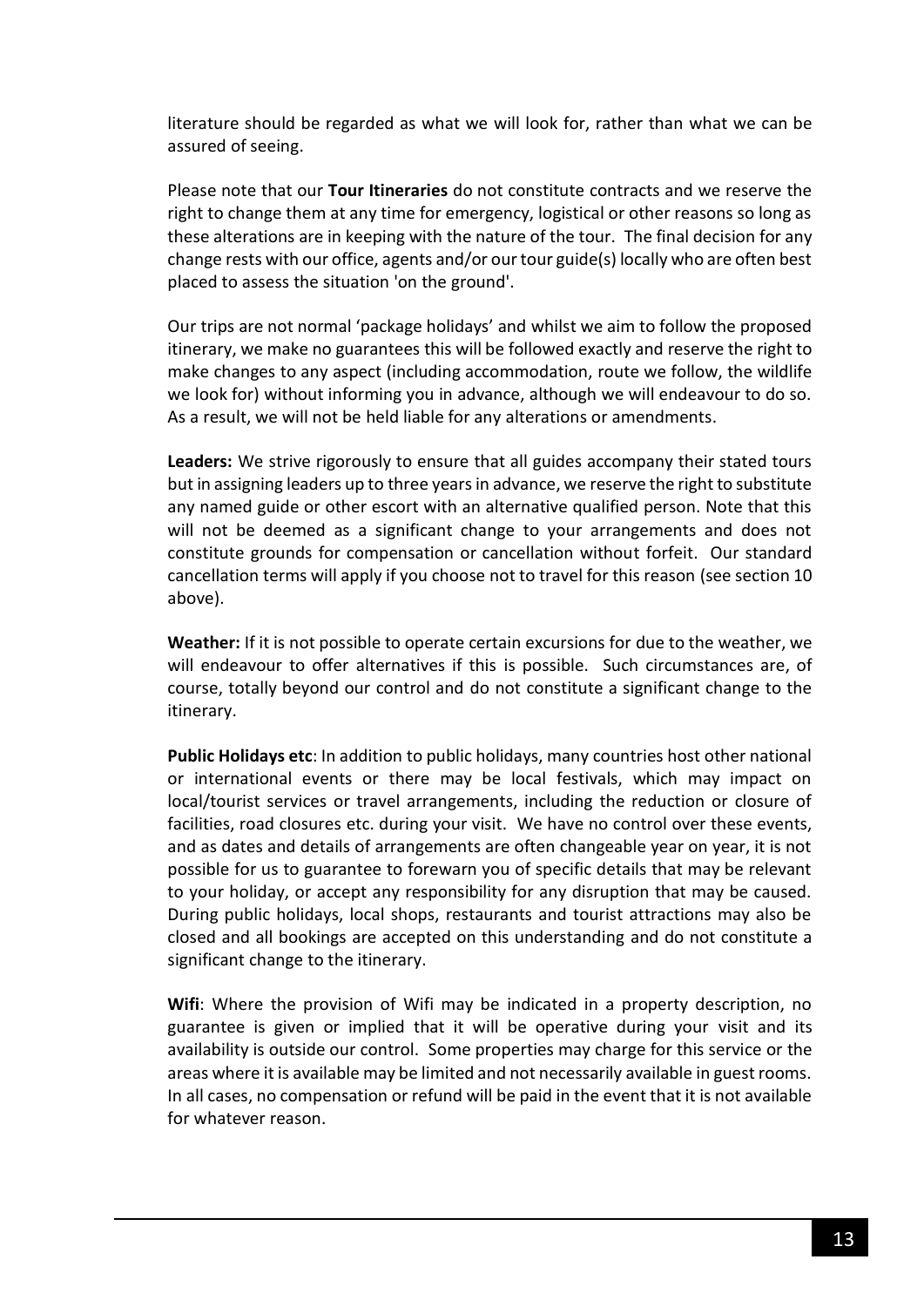**Hotels**: It is not unusual for hotels or other accommodation to receive group bookings (sometimes with large numbers) from guests participating in conventions, conferences or other gatherings. At certain times of the year, there may be an influx of groups such as students on organised educational visits (popular during school holidays), associations or clubs. This may result in hotel facilities being much busier than usual or additional demands on hotel staff and services. We are unable to accept any responsibility for any inconvenience caused by such groups or their activities.

- 24. **Photos:** We reserve the right to take photographs during the operation of our tours and to use the resulting images for promotional purposes. By booking with us, tour members agree to allow their image to be used in this way. Participants who would prefer or require that their image should not be used must inform us in writing prior to the tour.
- 25. **Surnames and forenames** provided to Birds and Wildlife Limited must be given in FULL and spelt exactly as they appear in the relevant passport - **please take special care to check this when completing your Booking Form** be this our online booking form or any other booking form you may submit to us. We accept no responsibility if the details you provide to us do not match passport names and it is important to appreciate this can have significant implications eg on airline tickets and for expedition cruises. All passport, visa, insurance and health certificate requirements are entirely your responsibility and Birds and Wildlife Limited accepts no responsibility.

We require **full passport details** no later than 4 weeks prior to departure and for some of our trips, this information may be needed at least three months in advance, for example, where we are required to pass this information to ship operators so they can obtain permits and meet their obligations. It is, therefore, a condition of booking that your passport is valid for at least nine months prior to the start of your holiday. If your passport is going to expire before then, you should consult our office prior to booking one of our holidays.

**Advance Passenger Information (APIS):** The governments of various countries require airlines or other bodies (eg cruise companies) to collect Advance Passenger Information (APIS) from passengers prior to travel. In most cases our office is required to input this data on behalf of tour participants prior to either the date of ticket issue or departure. If we collect this data, it will be treated in accordance with our Privacy Policy. The airline or cruise company will only provide each country's Customs and Immigration Authorities with the relevant information required by them, however, some governments require airlines to provide them with direct access to airline passenger bookings (PNRs) which may contain other passenger data. It is important that the information is accurate so you pass through Immigration on arrival in these countries without delay.

**We strongly recommend that you provide/check your Advance Passenger Information to the airline in advance of going to the airport.** This is a prerequisite with certain airlines and destinations. You can do this online at any time in advance of your flight through the 'Manage My Booking' facility on the airline's website, or when you check in with the airline online. If you do not have internet access, you can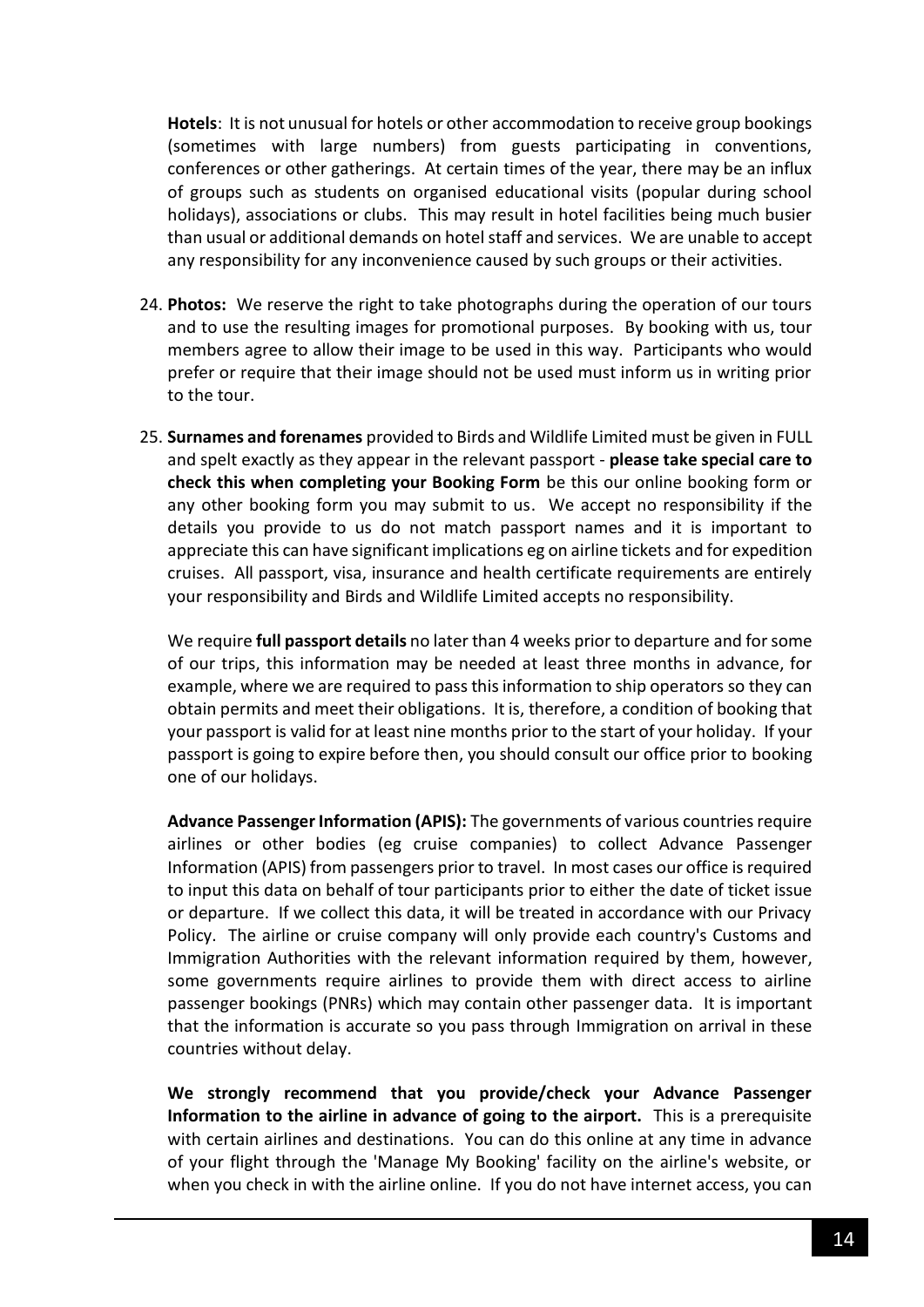usually give the airline the information at an airport self-service check-in kiosk or airport check-in desk.

Where your holiday includes flights booked by Birds and Wildlife Limited and we already hold the necessary APIS, we are usually (but not always) able to enter the data on your behalf. If you object to us doing this for you and would prefer to enter the data yourself, please let us know.

26. **Flight Delays & Cancellations:** If you or any member of your party misses your flight or other transport arrangement, the flight is cancelled or you are subject to a delay of over 2 hours for any reason, you must contact us and the airline or other transport supplier concerned immediately.

As noted in section 9, if you are not booked on our recommended flight (as advised either by the Birds and Wildlife office or our recommended flight agent) then you will be responsible for all costs in meeting up with the group.

Should delays due to weather conditions disrupt your tour itinerary, additional costs may be incurred and these will be your responsibility. You will be assisted by the airlines in accordance with the airlines' policy on delay, however, we cannot accept liability for any delay which is due to any of the reasons set out in these Booking Conditions (which also includes the behaviour of any passenger(s) on the flight who, for example, fails to check in or board a flight on time).

Where long flight delays result in lost holiday time, we regret we are unable to offer any refunds for unused accommodation or other services as reimbursement will not be made by our suppliers in these circumstances, and hotel rooms are held for delayed arrivals and not re-let. We strongly recommend you have adequate insurance provisions in place to fully cover such eventualities.

27. **Travel Advice, Passports, Visas, Health and other documents:** Our website and, where applicable, our Tour Info Packs (available to view or download from our website) and Travel Info sheets (sent to you after you book) outline details specific to your chosen tour. We do our utmost to ensure that the information contained therein is current and accurate, but the information provided is intended only as a guide to assist you.

Specific passport and visa requirements, and other immigration requirements including vaccinations and health certificates are **your responsibility** and you should confirm these for all countries to, or through which, you are intending to travel and are responsible for all associated costs. Requirements should be checked well in advance of travel and we do not accept any responsibility if you, or a member of your party, cannot travel or are denied entry to a country or onto a plane, ship or any other form of transport because you have not complied with any such requirements.

It is also the lead passenger's responsibility to also ensure that all members of their party are in possession of all necessary health and travel documents before departure.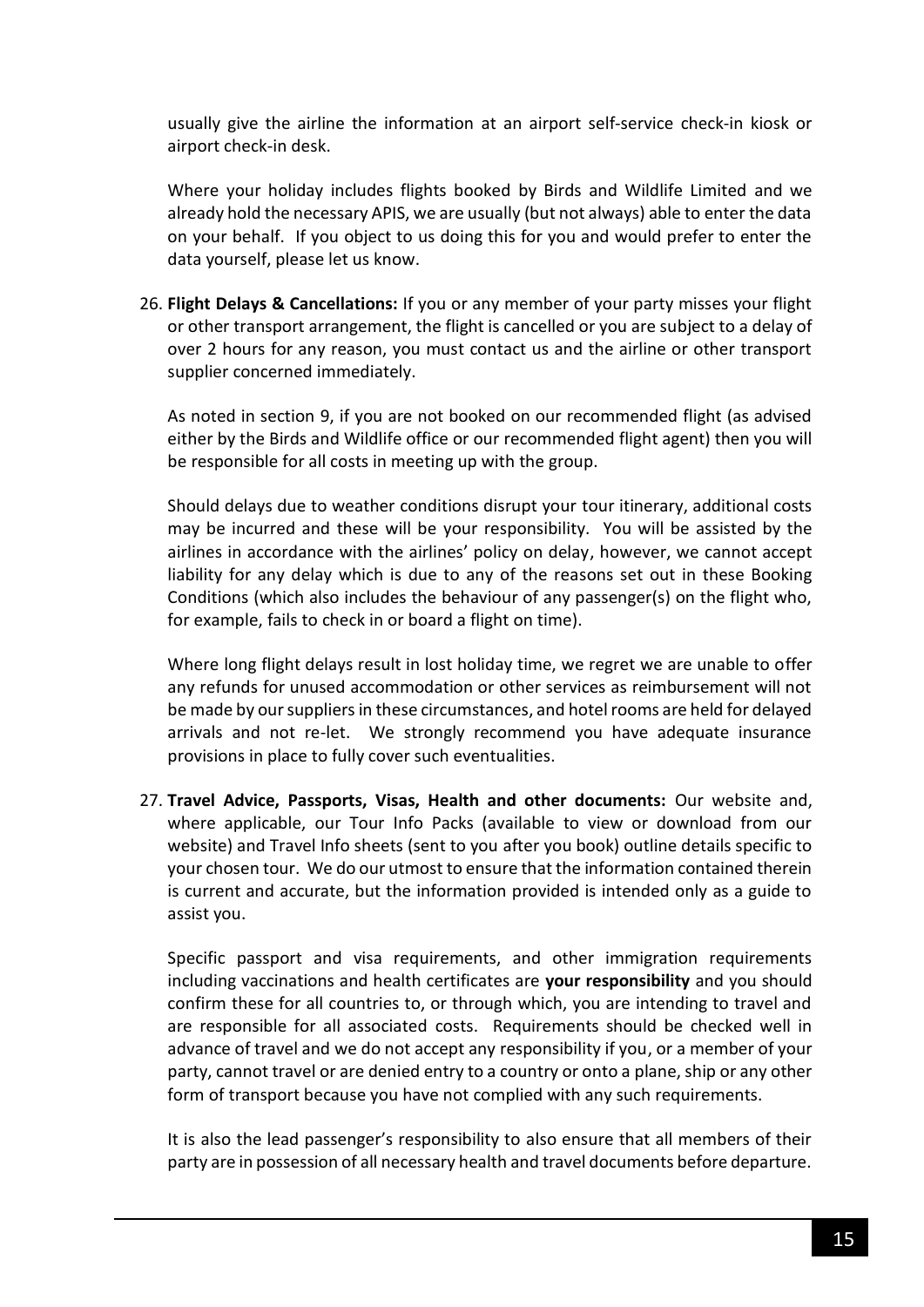**Essential information** for British citizens (only), including passport, visa and health requirements together with up-to-date Foreign, Commonwealth and Development Office advice regarding travel, safety and security can be obtained from *https://www.gov.uk/travelaware*. We **strongly recommend** that you also sign up for the latest email updates as travel and safety information can change at any point without notice.

**Health:** Consult your doctor well in advance of travel for the latest advice on vaccinations and health certificates. We recommend you also pay a routine visit to your dentist prior to travel. You can obtain the latest health information ahead of travel by visiting the National Travel Health Network and Centre (NaTHNac) website *[https://www.travelhealthpro.org.uk](https://www.travelhealthpro.org.uk/)*.

28. **Tour participation:** It is a condition of participation in one of our tours that you and anyone listed on your booking form agrees to accept the authority and decisions of our employees, tour leaders and agents whilst on holiday with us.

You must at all times strictly comply with the laws, customs and regulation of the countries visited and conduct yourself in a manner deemed by the leader to be compatible with the satisfactory operation of the tour and not affect the enjoyment of other participants. This includes but is not restricted to behaving in a manner that causes or is likely to cause upset, distress or danger to any third party as well as damage to property.

As Birds and Wildlife Limited is an environmentally focussed business, we would also consider the deliberate collection of specimens from the natural world, be these animals, birds, plants or insects, to be grounds for causing upset or distress to a third party.

If, in the opinion of such a person, your health or conduct at any time, before or after departure, appears likely to endanger the safe, comfortable or happy progress of a holiday, you and anyone on the same booking may be excluded from all or part of the tour and/or we may terminate your holiday and whilst we would look to discuss this with you before taking this decision, we reserve the right to act unilateral and without advising you in advance.

Should your participation be terminated in this way, we will have no further liability to you and your party and you may be required to leave any accommodation with immediate effect and we will have no further obligations to you and your party and any additional costs incurred by you as a result of such exclusion will be your responsibility.

In the case of ill health, we may make such arrangements as we see fit and recover any resulting costs from you.

You also accept full responsibility for any loss or damage caused by you or any of your party and agree to pay in full at the time for any damage or loss to our accommodation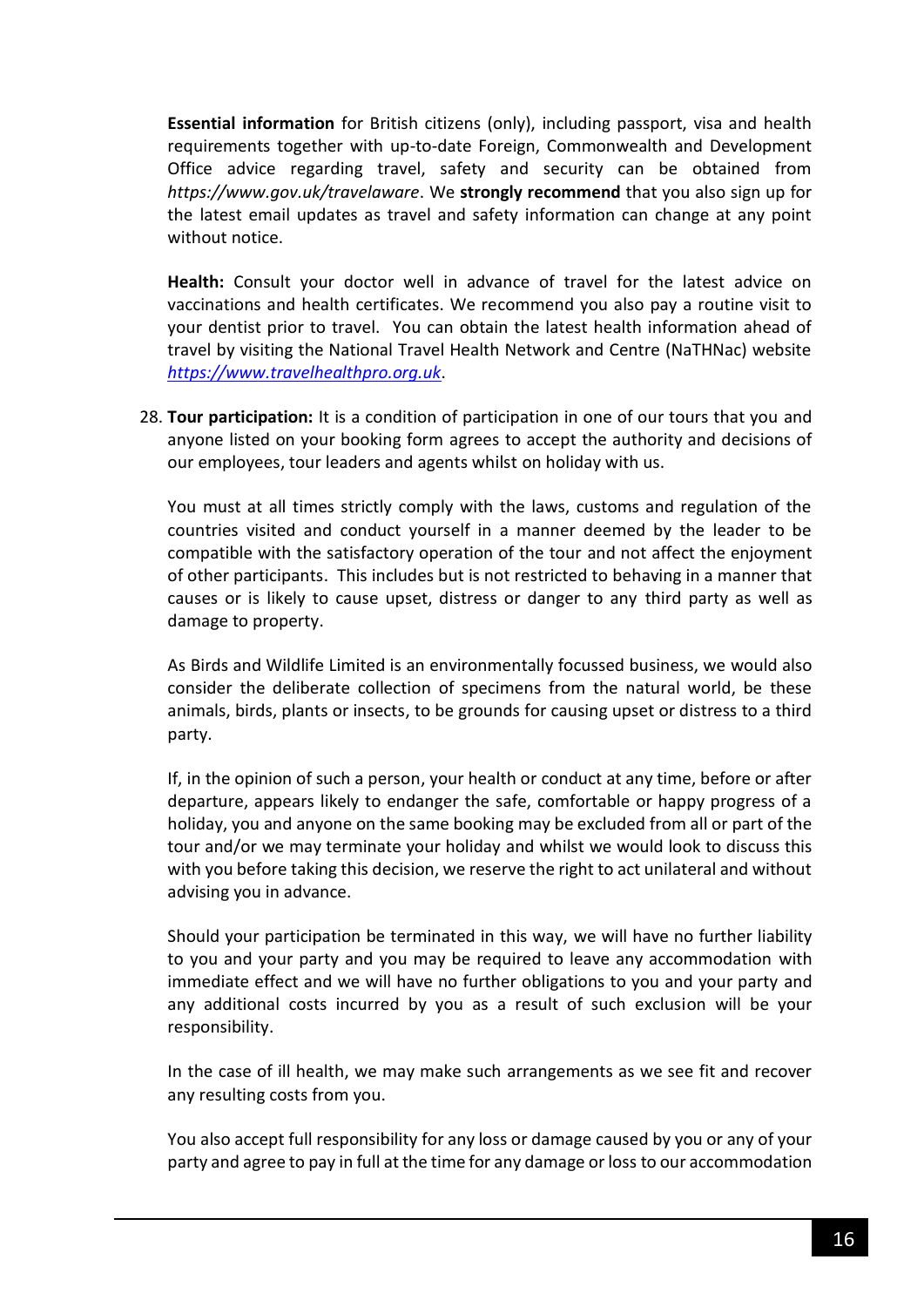and/or other suppliers. If you fail to do this, you agree to be responsible for covering all or any claims subsequently made against us including our and the other party's legal costs.

Whilst our leaders, agents and suppliers will aim to assist you should you have any problems, we cannot be responsible for the behaviour or actions of any individuals who are not connected with us or our group.

**29. Smoking including vaping:** The vast majority of Birds and Wildlife Limited's clients do not smoke and we require smokers to refrain from smoking when in proximity of all other participants on the trip including the leader, our agents and suppliers. Smoking is, for example, not permitted in all inside spaces such as lounges, restaurants, vehicles, bedrooms (if being shares with a non-smoker who is not part of your party) even if local laws permit this.

Non-compliance with this would be consider grounds for causing upset and distress to others under section 28.

30. **Our liability to you:** We will accept responsibility for the services we agree to provide or arrange for you as an "organiser" under the Package Travel and Linked Travel Arrangements Regulations 2018 as set out in these booking conditions, and as such we are responsible for the proper provision of all travel services included in your package, as set out in your confirmation invoice.

**You must inform us without undue delay of any failure to perform or improper performance of the travel services included in this package (see section 34 below Complaints).** If any of the travel services included in your package are not performed in accordance with the contract, or are improperly performed by us or the travel service suppliers, and this has affected the enjoyment of your travel arrangements, you may be entitled to an appropriate price reduction or compensation, or both. The level of any such price reduction or compensation will be calculated taking into consideration all relevant factors such as but not limited to following the complaints procedure as described in these Booking Conditions and the extent to which ours or our employees' or suppliers' negligence affected the overall enjoyment of your holiday.

It is the laws and regulations of the country in which the services are actually provided which apply to your holiday arrangements and not those of the UK or your home country and any resulting complaint or claim will be judged on this basis. If the particular services which gave rise to the claim or complaint complied with local laws and regulations applicable to those services at the time, the services will be treated as being properly provided. Bear in mind that standards of (for example) safety, hygiene and quality may vary and the services and transport your tour involves may differ to the stringent standards we are accustomed to in the UK or your home country (for example, the absence of seatbelts on vehicles contracted outside the UK as this is not always a legal requirement elsewhere).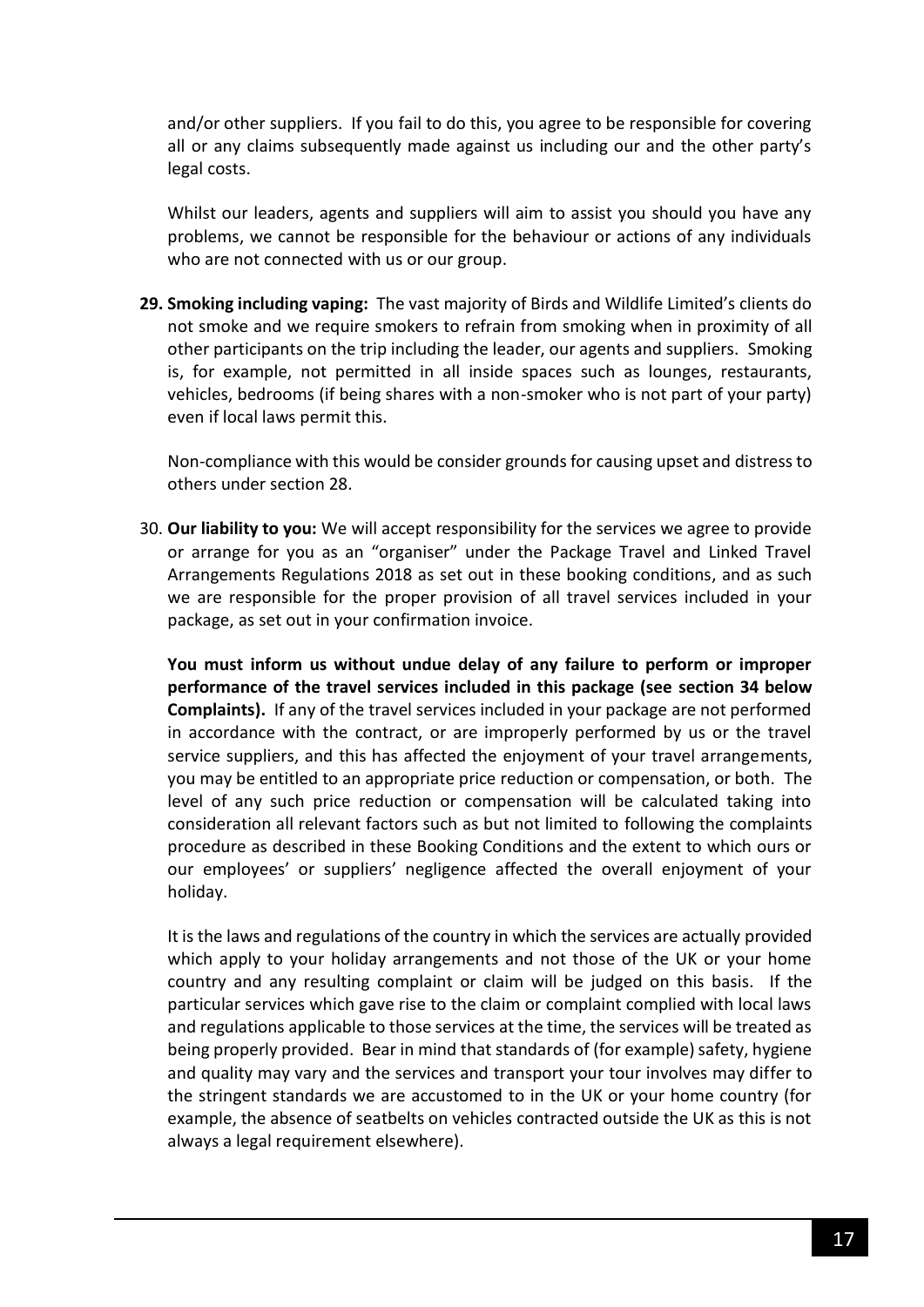**Please note** that it is your responsibility to show that we or our supplier(s) have been negligent if you wish to make a claim against us. We will not be liable where any failure to perform or improper performance of the travel services is due to you or another member of your party or a third party unconnected with the provision of the travel services in the package and is unforeseeable or unavoidable.

We will accept no responsibility or liability in respect of claims arising out of your own acts or omissions, or those of a third party not connected with the provision of your holiday and which were unavoidable and extraordinary, ie force majeure (as defined in section 14 above).

**Please note** we will not accept responsibility for any services which do not form part of our contract. This includes, for example, any additional services or facilities which your hotel or any other supplier agrees to provide for you where these services or facilities are not included within the advertised Tour Itinerary in our website, brochure or Tour Info Pack and we have not agreed to arrange them, and any excursion you yourself purchase whilst overseas. *See also section 31 below, 'Tour Information & Own Arrangements'*.

Where appropriate and subject to our reasonable discretion, we will afford general assistance to our clients who through misadventure suffer illness, personal injury or death during the period of the holiday arising out of an activity which does not form part of the holiday.

It is a condition of our acceptance of liability under this clause that you notify any claim to us and our supplier(s) strictly in accordance with the complaints procedure set out in these conditions (*see item 34 below*).

We limit the amount of compensation we may have to pay you if we are found liable under this clause as follows:

i. *Loss of and/or damage to any luggage or personal possessions and money:* the maximum amount we will have to pay you in respect of these claims is an amount equivalent to the excess on your insurance policy which applies to this type of loss per person in total because you are required to have adequate insurance in place to cover any losses of this kind;

ii. *Claims not falling under the above and which don't involve injury, illness or death:* the maximum amount we will have to pay you in respect of these claims is up to three times the price paid by or on behalf of the person(s) affected in total. This maximum amount will only be payable where everything has gone wrong and you or your party has not received any benefit at all from your booking.

iii. *Claims in respect of international travel by air, sea and rail, or any stay in a hotel:*

(a) The extent of our liability will in all cases be limited as if we were carriers under the appropriate Conventions, which include The Warsaw/Montreal Convention in respect of travel by air, The Athens Convention in respect of travel by sea, The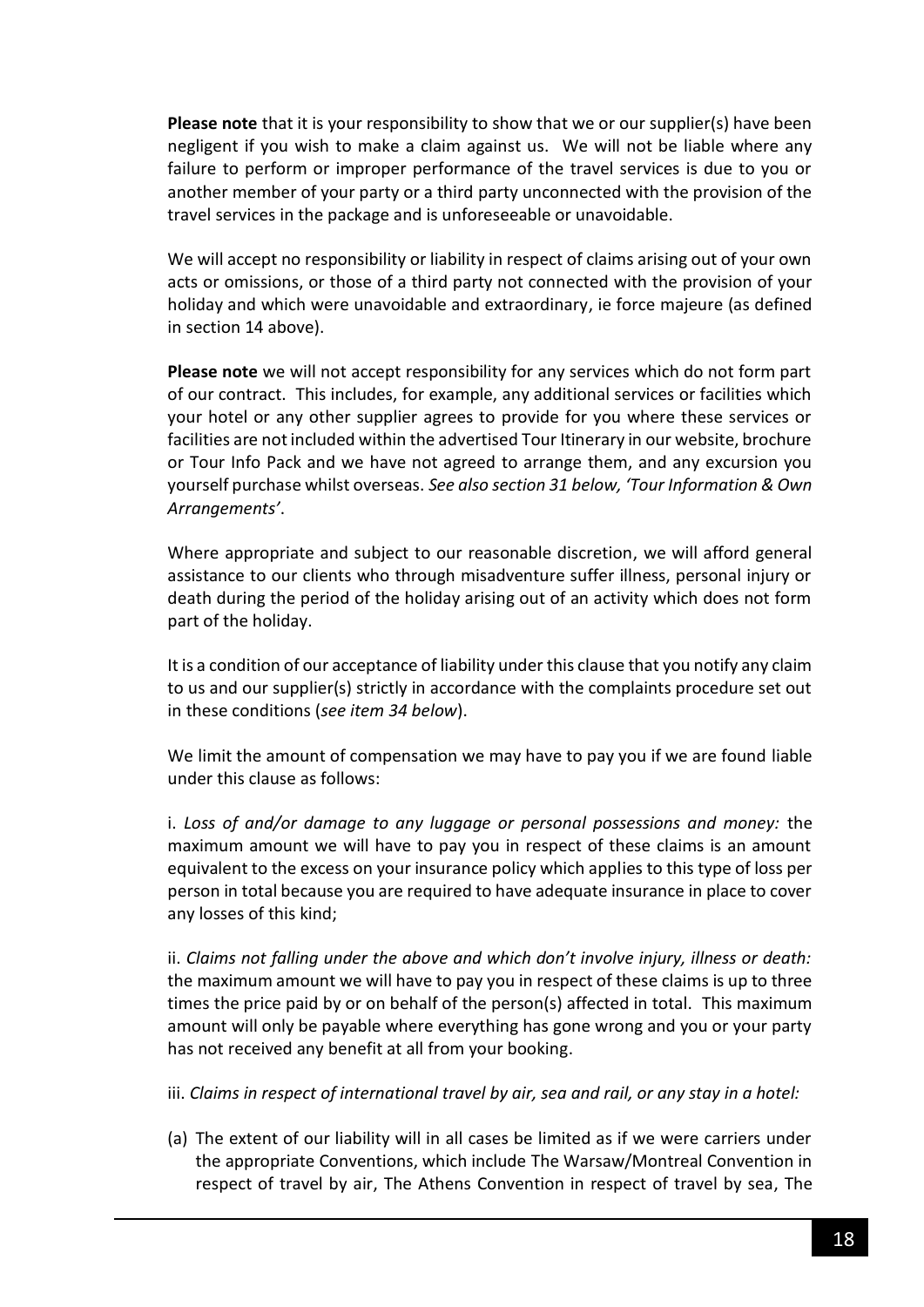Berne/Cotif Convention in respect of travel by rail, and The Paris Convention in respect of the provision of accommodation. You can ask for copies of these Conventions from our offices.

In addition, you agree that the operating carrier or transport company's own 'Conditions of Carriage' will apply to you on that journey. When arranging transportation for you, we rely on the terms and conditions contained within these international conventions and those 'Conditions of Carriage'. You acknowledge that all of the terms and conditions contained in those 'Conditions of Carriage' form part of your contract with us, as well as with the transport company and that those 'Conditions of Carriage' shall be deemed to be included by reference into this contract.

(b) In any circumstances in which a carrier is liable to you by virtue of the Denied Boarding Regulation 2004, any liability we may have to you under our contract with you, arising out of the same facts, is limited to the remedies provided under the Regulation as if (for this purpose only) we were a carrier.

(c) When making any payment, we are entitled to deduct any money which you have received or are entitled to receive from the transport provider or hotelier for the complaint or claim in question.

Where a carrier or hotelier would not be obliged to make any payment to you under the applicable international convention or regulation in respect of a claim or part of a claim, we similarly are not obliged to make a payment to you for that claim or part of the claim.

In addition, we cannot accept any liability for any damage, loss, expense or other sum(s) of any description (1) which on the basis of the information given to us by you concerning your booking prior to our accepting it, we could not have foreseen you would suffer or incur if we breached our contract with you; or (2) which did not result from any breach of contract or other fault by ourselves or our employees or, where we are responsible for them, our suppliers. Additionally, we cannot accept liability for any business losses.

You must provide ourselves and our insurers with all assistance we may reasonably require. You must also tell us and the supplier concerned about your claim or complaint as set out in section 34 below. If asked to do so, you must transfer to us or our insurers any rights you have against the supplier or whoever else is responsible for your claim or complaint (if the person concerned is under 18, their parent or guardian must do so). You must also agree to cooperate fully with us and our insurers if we or our insurers want to enforce any rights which are transferred.

Where it is impossible for you to return to your departure point as per the agreed return date of your package due to 'unavoidable and extraordinary circumstances', we shall provide you with any necessary accommodation (where possible, of a comparable standard) for a period not exceeding three nights per person. Please note that the three-night cap does not apply to persons with reduced mobility, pregnant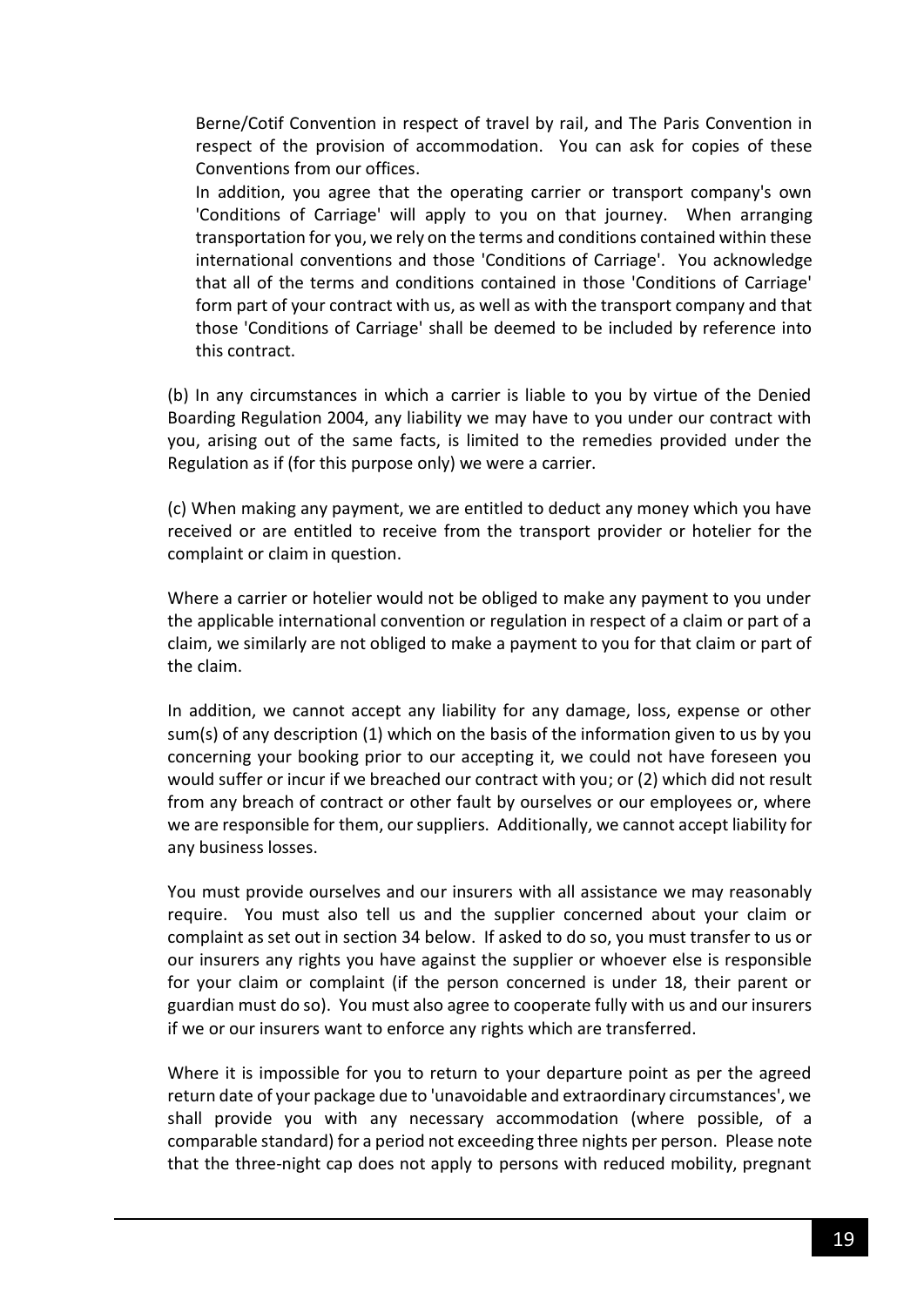women or unaccompanied minors, nor to persons needing specific medical assistance, provided we have been notified of these particular needs at least 48 hours before the start of your holiday. For the purposes of this clause, 'unavoidable and extraordinary circumstances' mean warfare, acts of terrorism, significant risks to human health such as the outbreak of serious disease at the travel destination or natural disasters such as floods, earthquakes or weather conditions which make it impossible to travel safely back to your departure point.

- 31. **Tour Information & Own Arrangements:** We take every care to try and ensure that the information contained within our website and our other literature is correct. Occasionally, we may provide you with information (in our literature and/or when you are on holiday with us) about additional activities and excursions which may be available in the area you are visiting. We have no involvement in these: they are provided by local operators or other third parties who are entirely independent of us. It is important to understand that such activities and excursions do not in any way form part of your contract with us even where we suggest particular operators/other third parties and/or assist you in booking such activities or excursions in any way. We recommend that sufficient and appropriate insurance is taken out in respect of any of your 'own arrangements'.
- 32. **Travel Insurance:** Good and comprehensive travel insurance is essential before setting off on any overseas trip. It is a condition of booking a holiday with Birds and Wildlife Limited that all travellers are covered by comprehensive travel insurance and do not travel against medical advice. It is the responsibility of the lead person making all bookings to ensure that every person in their group has appropriate insurance. For further information see the *Essential Information* section on our website.

You should obtain good and comprehensive travel insurance **as soon as possible after booking your holiday** to cover you against cancellation, curtailment, missed departure, delay, personal accident, death, loss of baggage and valuables, personal liability and legal expenses. Your insurance should also cover you fully in respect of medical care and repatriation should you become too ill to continue with the tour, including the cost of emergency evacuation by helicopter or air ambulance should this be necessary. Note that passenger liability insurance covering the transportation that we hire, particularly in developing countries, may be inadequate so it is, therefore, important that your insurance cover includes sufficient provision for your dependents in the event of an accident.

Please note that we have no control over the availability or standard of medical and repatriation services and facilities in the areas we visit and these do not form any part of our contract with you. Many of the areas we visit on our holidays are not as developed as the UK and the availability and standard of such services may well be lower.

Be sure to read your insurance policy details carefully and take them with you on holiday. It is your responsibility to ensure that the insurance cover you purchase is suitable and adequate for your particular needs. We do not check insurance policies and cannot be held responsible if your insurance cover is inadequate. If you choose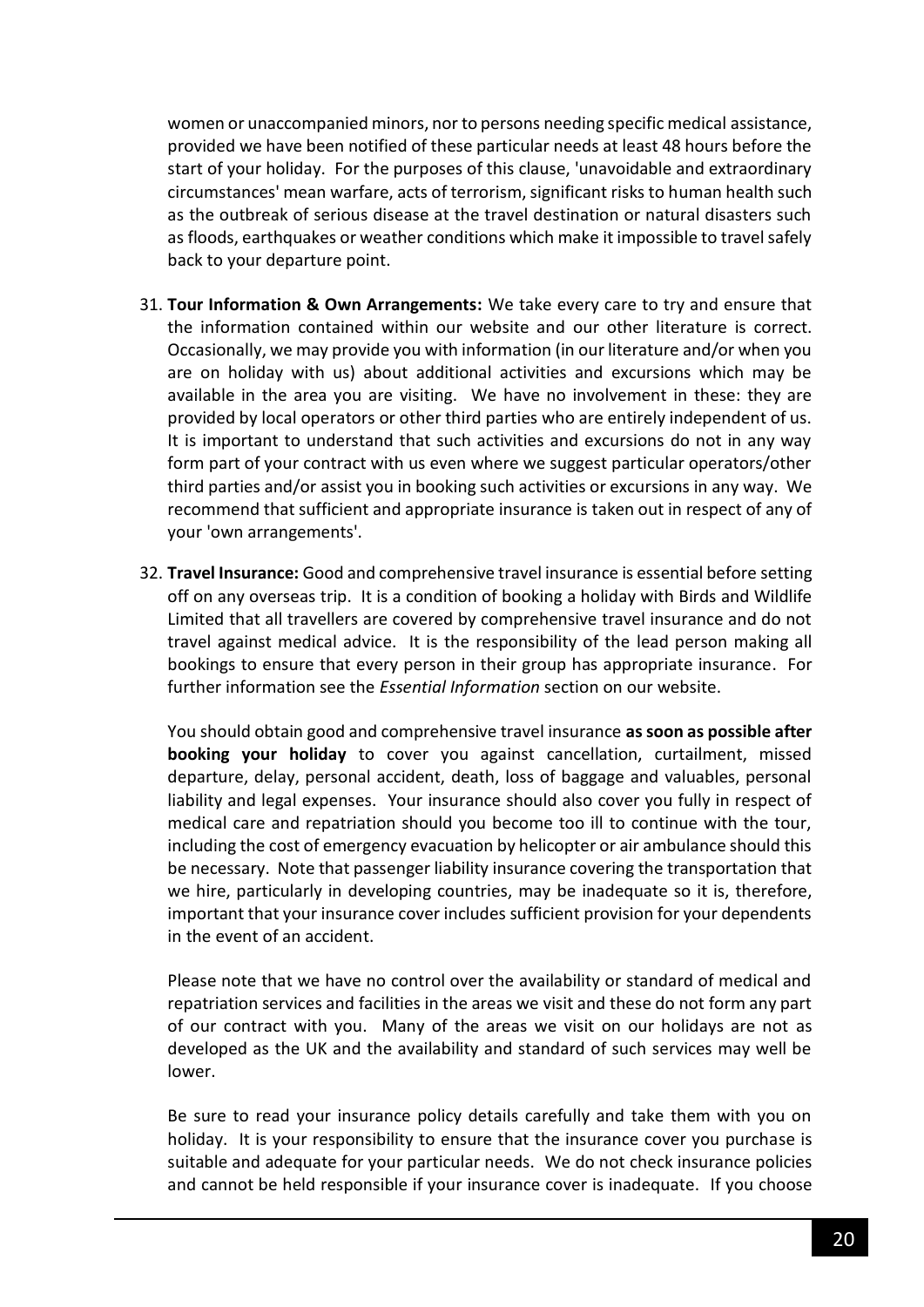to travel without adequate insurance cover, we will not be liable for any losses howsoever arising, in respect of which insurance cover would otherwise have been available.

Most travel insurance policies limit the amount of cover, typically up to a maximum tour cost of £5,000 per person. If the value of the tour you are booking exceeds this amount, additional cover can usually be provided upon payment of additional premium. We **recommend** all travellers check their individual policy limit to ensure the full cost of their holiday is covered.

Due to UK Government legislation under Financial Services Authority regulations, we are not allowed to offer or recommend travel-related insurance to our customers.

33. **Assistance on tour:** If you find yourself in difficulty for any reason whilst on holiday with us and ask us to help (eg by providing you with information on health services, local authorities and consular assistance; and helping you to find alternative travel arrangements and any necessary phone calls/emails), we will provide appropriate assistance where practical and reasonable. You must pay any costs we incur if the difficulty is not our fault.

Where you require assistance which is not due to any failure by us, our employees or suppliers, we will not be liable for the costs of any alternative travel arrangements or other such assistance you require. Any supplier, airline or other transport suppliers may, however, pay for or provide refreshments and/or appropriate accommodation and you should make a claim directly to them. Subject to the other terms of these Booking Conditions, we will not be liable for any costs, fees or charges you incur in the above circumstances if you fail to obtain our prior authorisation before making your own arrangements.

34. **Complaints:** If you have any reason to be unhappy about your holiday **you must** notify our Tour Leader and local agent (or the supplier of the service in question) immediately in order that the matter can be dealt with promptly. If it is not resolved to your satisfaction at the time, the nature of the complaint should be made known to Birds and Wildlife Limited in writing within 28 days of the completion of your holiday with us. Please keep your letter concise and to the point. We will reply to you within 28 days of receipt of your letter and do our best to reach a settlement with you.

If you fail to follow the requirement to report your complaint while on holiday we will have been deprived of the opportunity to investigate and rectify it and this may affect your rights under this booking. In any event, we will not be under any liability in respect of any claim of which we are not notified in writing within three months of the date scheduled for your return.

35. **Data Protection & Mailing List:** Our Privacy Policy (*see our website*) details the types of personal data we may collect from you when you interact with us, and also explains how we will store and handle that data and keep it safe. By using our services or providing your personal data to us, you expressly consent to the collection, use and